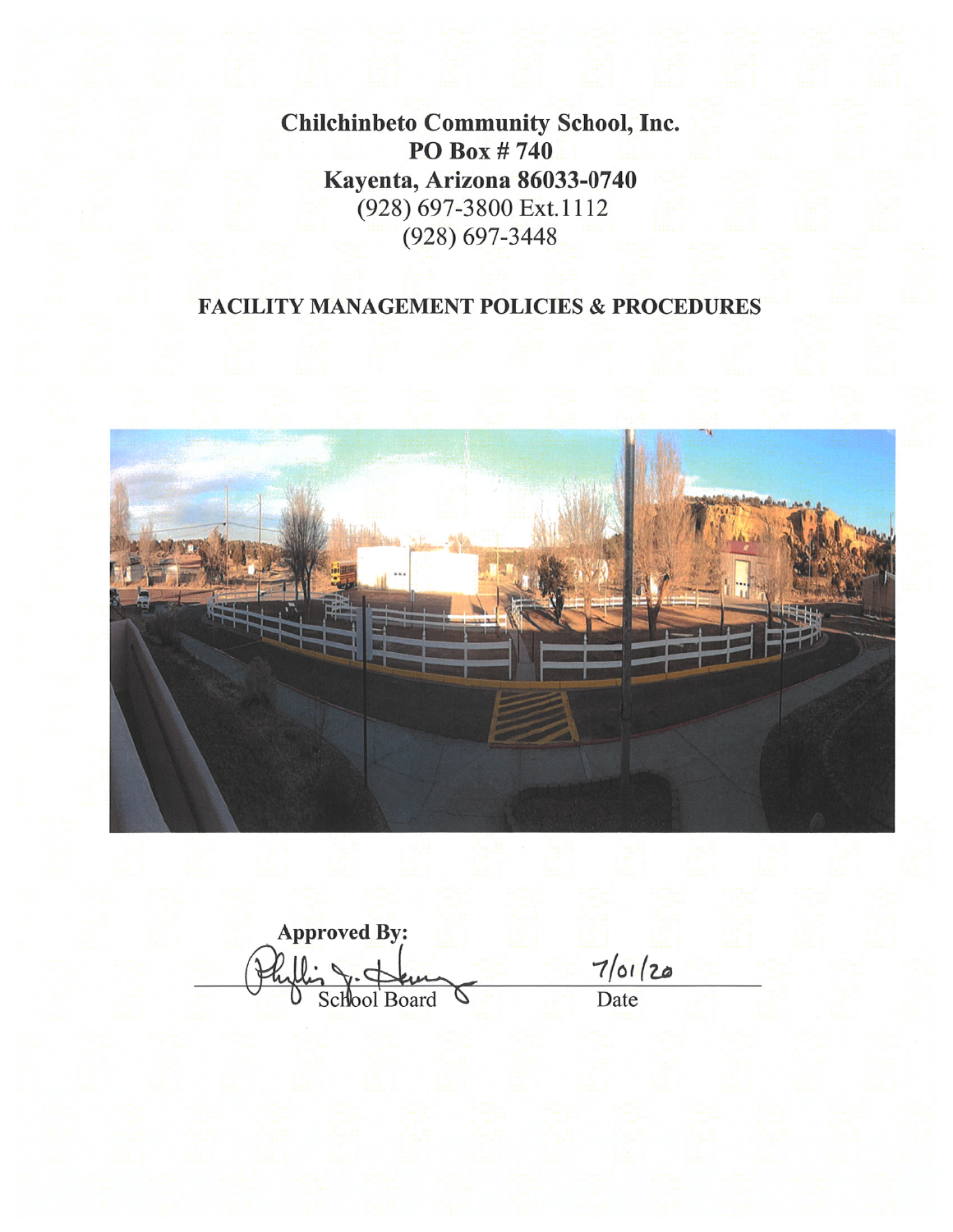# **FACILITY MANAGEMENT**

# **Table of Content**

| $F_{-}$  |  |
|----------|--|
|          |  |
|          |  |
| I.       |  |
| $\bf{I}$ |  |
|          |  |
|          |  |
|          |  |
|          |  |
|          |  |
| P.       |  |
|          |  |
|          |  |
| S.       |  |
|          |  |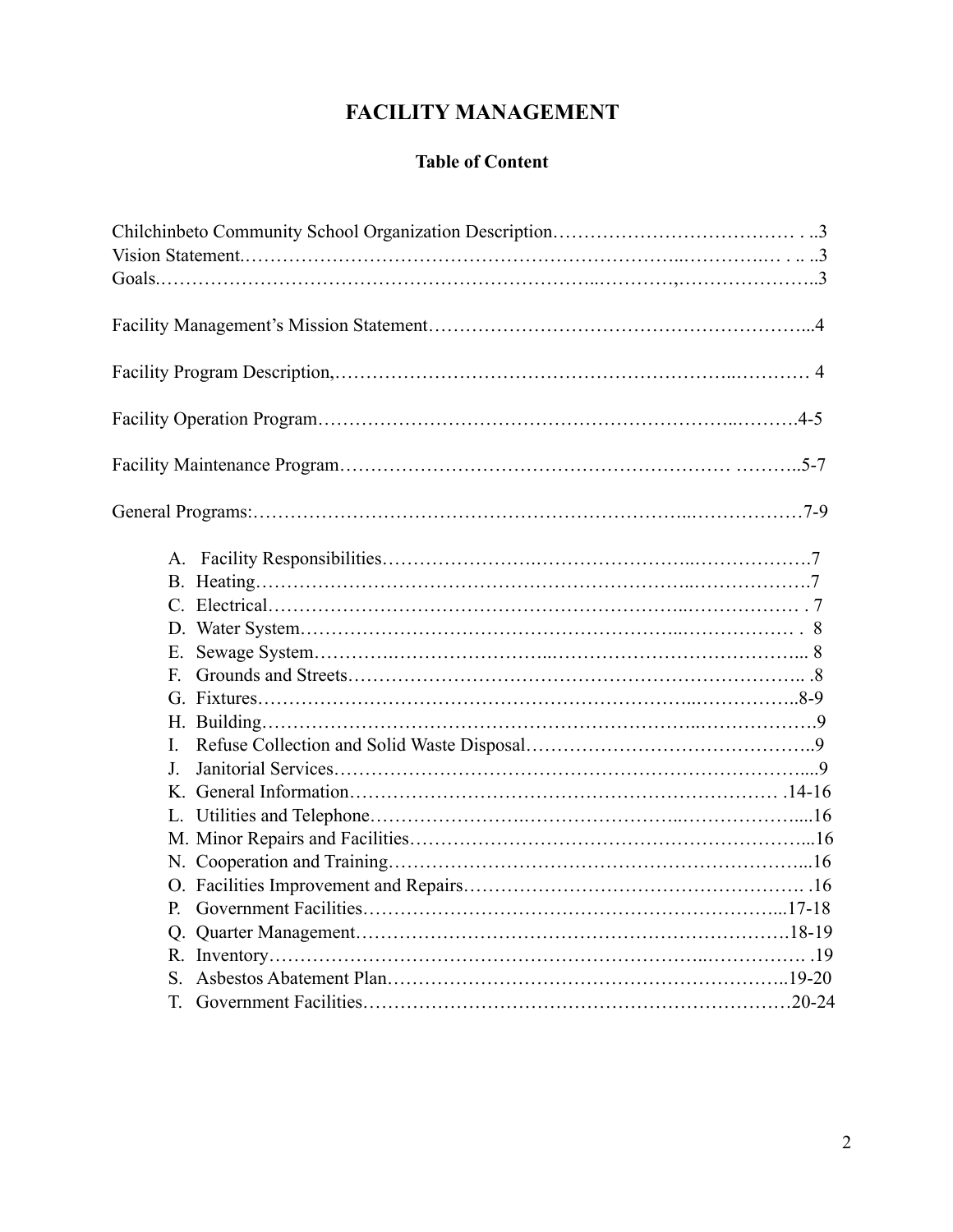**Chilchinbeto Community School Organization Description:** Chilchinbeto Community School, Inc. was a Bureau of Indian Affairs operated school up to June 30, 1997. The school converted to a Tribally Control Grant School status on July, 1997 under the authority of Public Law 100-297.

*School Mission Statement: We, the educators, parents, and staff members of Chilchinbeto Community School, Inc., will develop and enhance the mental, emotional, social, physical, and spiritual growth of our children to become versatile, caring and contributing members of society.*

**Vision Statement:** Learn today, lead tomorrow

#### **School Services and Goals:**

- The school will provide excellent educational services and safe environment for all students, staff and community members.
- To provide quality education to meet the mandates of the Navajo Nation and Federal Government by promoting unity and harmony within the schools and community, this will place a positive impact on the students and give them the incentive of self-discipline and to be independent.
- Focus on parent involvement and to develop a committee to involve parents to participate in various school events and activities.
- By providing a safe, positive, organized, and healthy educational environment for students to grow:
	- $\circ$  Safety All school buildings and grounds will be maintained and compliant with all safety regulations: The safety of the students, staff and visitors is our main priority. CCSI is a drug-free campus.
	- $\circ$  Positive All staff, faculty and board members will give students a pat on the back for achievements in all areas of their programs to give them a sense of accomplishment and security: Personnel in contact with students should portray a positive attitude and be available to the need of students when needed.
	- $\circ$  Organized and Healthy Continue with finalization of policies and procedures, upon completion of the handbook/policies  $\&$  procedures school personnel need to be aware of the changes and implementation of these guideline. In reference to creating a healthy environment to ensure the students and community of their nutritional needs.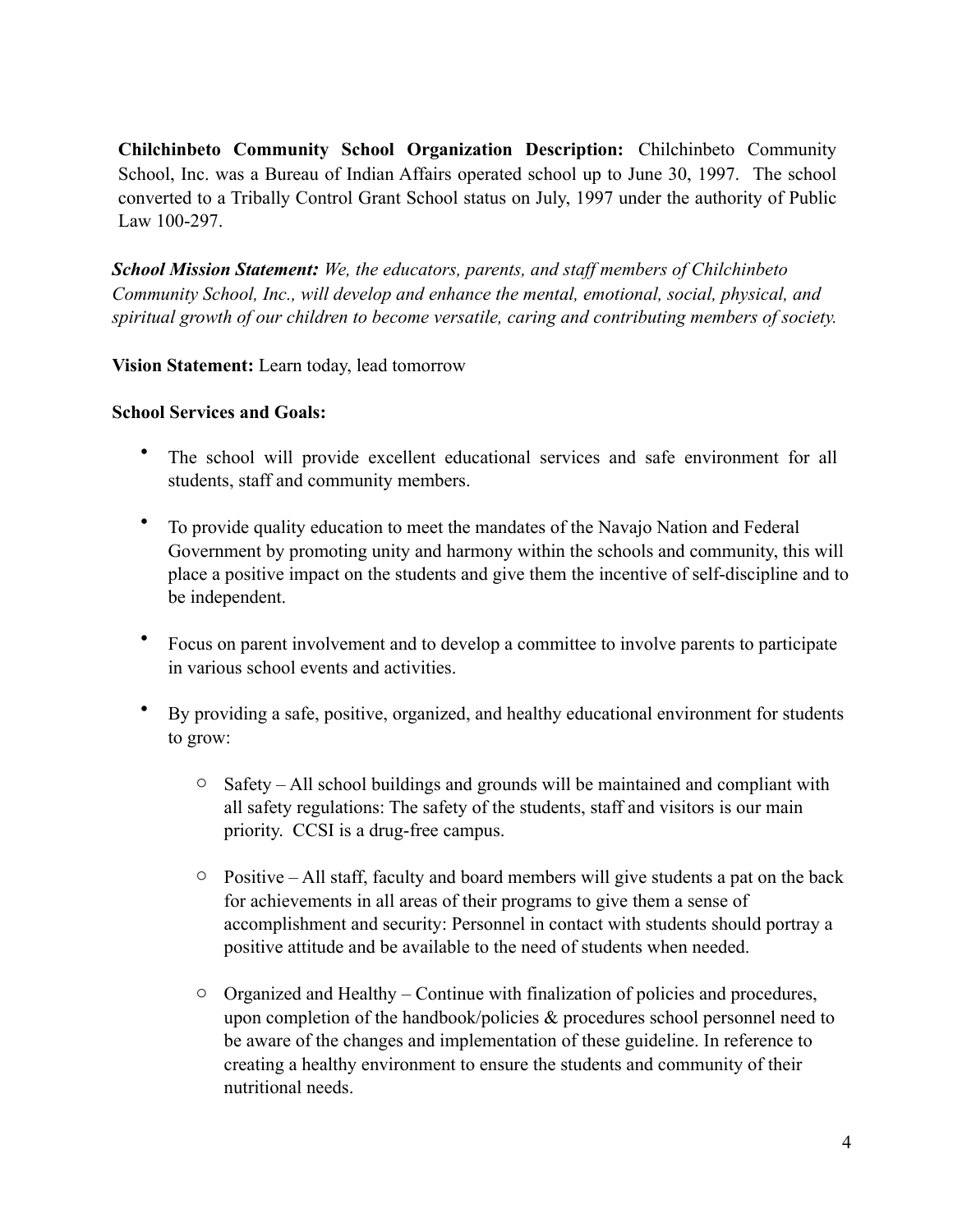# **FACILITY MANAGEMENT POLICY AND PROCEDURES**

## **Facility Management's Mission Statement:**

It is the mission of Chilchinbeto Community School Facility Management, with the total commitment of maintenance personnel, to provide a safe and healthy environment that is conducive to a good learning atmosphere by maintaining buildings and grounds in good condition and appearance.

#### Facility Program Description

The Facility Management is a support program to Chilchinbeto Community School by providing maintenance, custodial and security of buildings, grounds, quarters, and other government entities.

- I. Facility Operation Programs
	- A. The Facility Operation Program is designed and tailored to meet the expressed and anticipated needs of the facility users. The program to facilitate this requirement is the computerized Facilities Management Information System (FMIS)/Maximo. The school Facility Management is to plan operations, which includes, but not limited to, utilities, custodial, grounds, GSA rental, communication, guard services, refuse, and support services. Chilchinbeto Community School Facility Management shall provide for custodial supplies for all plant facilities at Chilchinbeto location; to maintain real property facilities and equipment and personal property items at a level that will keep the facilities and equipment in safe and acceptable conditions as follows:
		- 1. Chilchinbeto Community School's Facility Management shall be responsible for establishing, coordinating, managing, and performing an efficient site operation, which includes custodial, and grounds keeping, maintain the site facilities and grounds in a safe and acceptable condition at Chilchinbeto Community School.
		- 2. Chilchinbeto Community School's Facility Management shall be responsible for providing supervision and management to fully carry out the requirements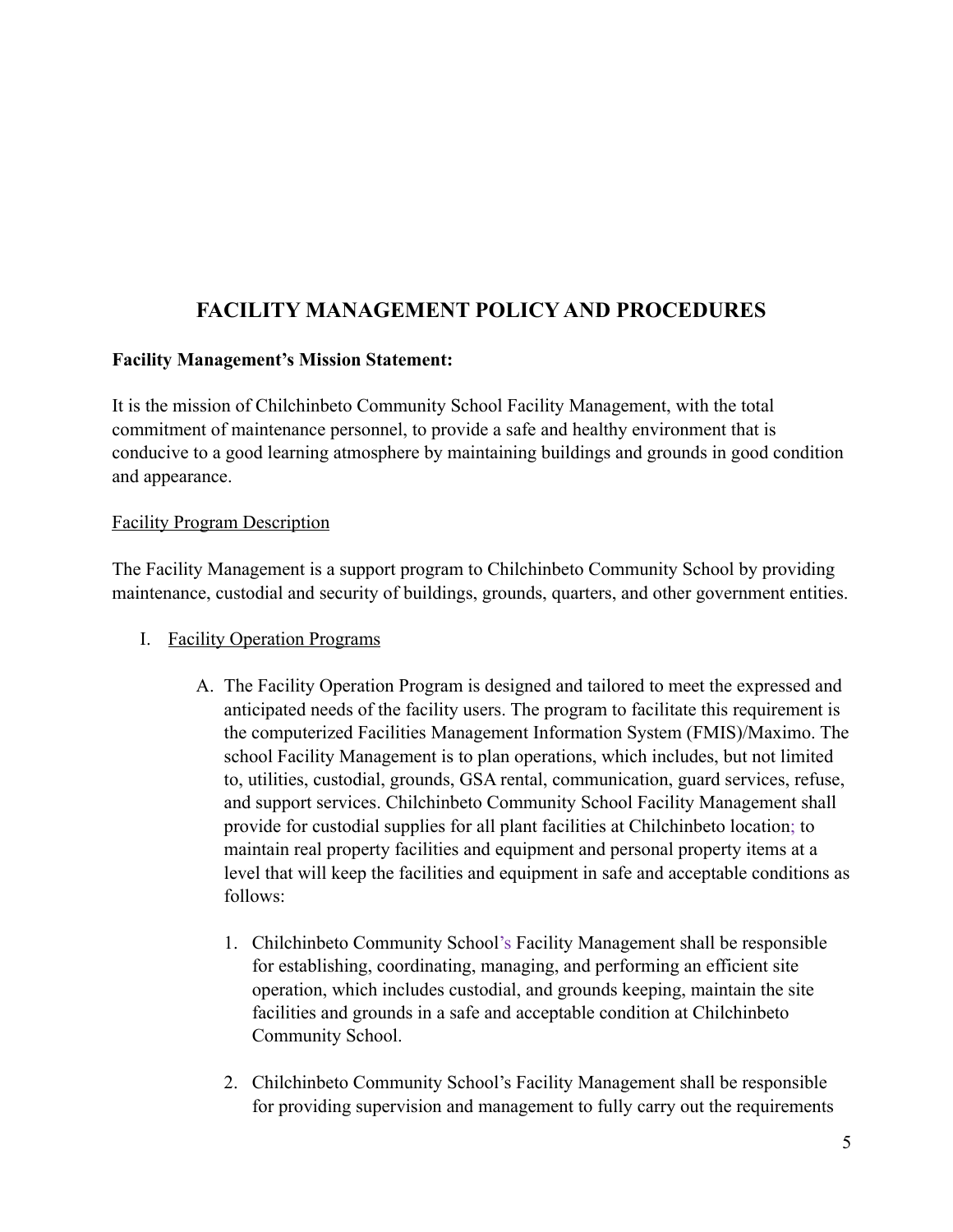set forth in this contract in accordance with all federal building codes and regulations.

- 3. Chilchinbeto Community School's Facility Management shall be required to establish, coordinate, and maintain a work request system using the FMIS work ticket program which affords necessary time data and record keeping essential for an efficient site operations program.
- 4. Maintenance and repair exceeding \$2,500 in labor and/or materials cost per occurrence is considered beyond the scope of the contract, must be encoded in the FMIS/Maximo backlog and should be provided through an Annual Work Plan (AWP). If funds are available and the Awarding Official's Technical Representative (AOTR) agrees, additional funds may be spent by Chilchinbeto Community School Facility Management. Minor Improvement and Repair (MI&R) projects shall be cleared through the AOTR. Each occurrence must be entered in the FMIS/Maximo backlog.
- 5. Chilchinbeto Community School's Facility Management shall implement the Facility Management Annual Work Plan, which becomes a part of this contract by reference. This Annual Work Plan will be reviewed each year of the term of the contract, adjusting the rate of performance of functions according to the funds available.
- 6. Any modification or alteration to government-owned facilities must have prior written request to, and written approval from the Awarding Official (AO).
- B. Operations: This term applies to that program which provides for the distribution of utilities and the furnishing of services essential to the conduct of school activity programs at this installation including both buildings and site.
- C. Regular Site Operations: Regular site operations are normal recurring work; such as custodial and grounds keeping, and is necessary to the upkeep of site facilities within the capabilities of the contract maintenance forces.
- D. Site Emergency Work: Work requiring unscheduled attention. This includes instances where delay would endanger lives, damage government property or seriously impair the residential routine. The work is accomplished both during and after regular working hours (24 hours a day) including Saturdays, Sundays, and holidays. Emergency work shall include, but is not limited to: gas leaks, exposed energized wires, arcing in electrical circuits, waterline breakage, roof leaks, leaks of fixtures or fittings, main water breaks, and sewage overflow or stoppage. Emergency-type work shall be responded to immediately and treated upon the merits of each case.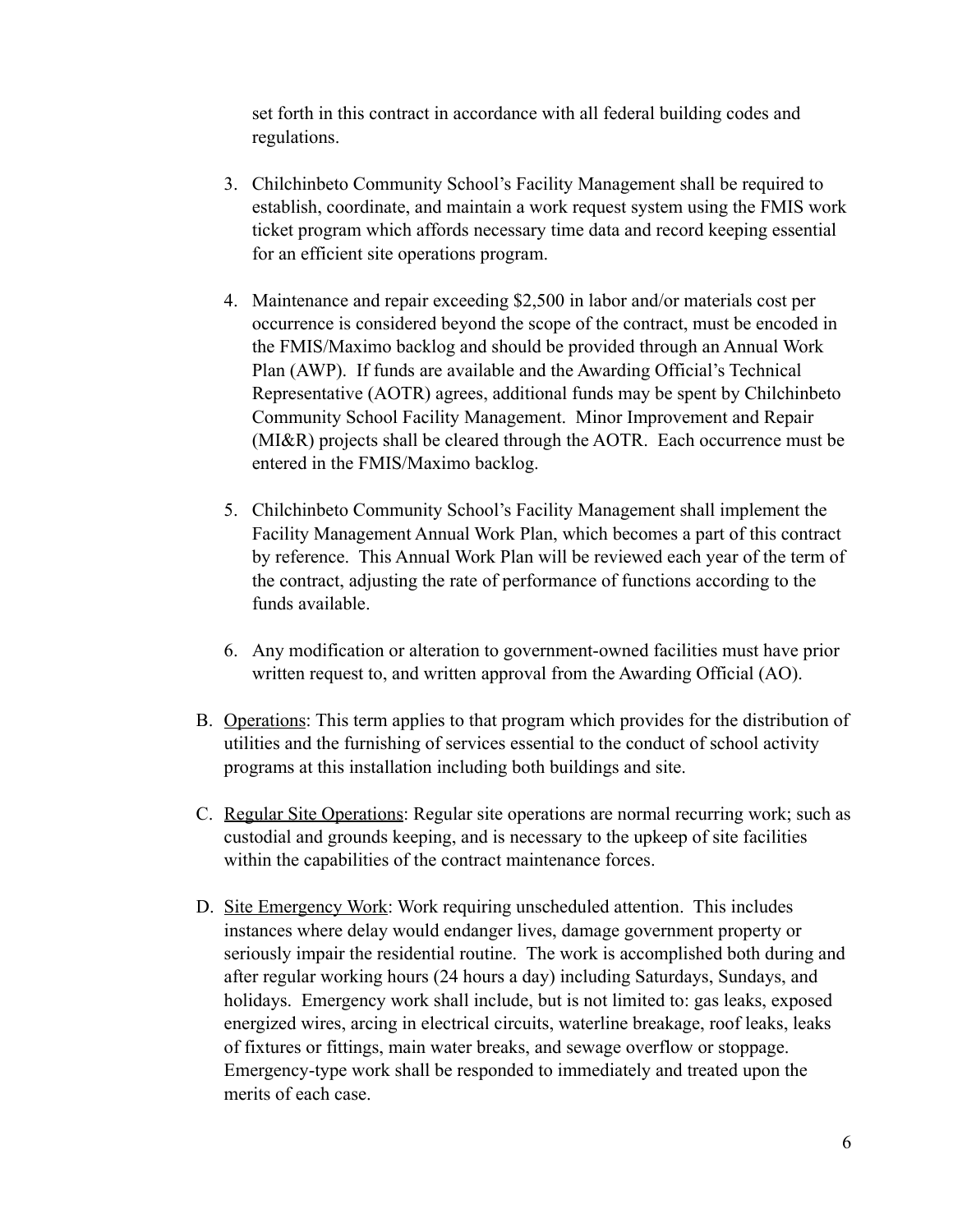#### II. Maintenance Program

- A. Chilchinbeto Community School Facility Management is designed and tailored to meet the expressed and anticipated needs of the facilities users. The program to facilitate this requirement is the computerized FMIS/Maximo. Chilchinbeto Community School Facility Management shall plan regular maintenance and repairs, preventive maintenance, inspections, and emergency services. Chilchinbeto Community School Facility Management shall provide for supplies for all plant facilities at Chilchinbeto location to maintain real property facilities and equipment and personal property items at a level that will keep the facilities and equipment in safe and acceptable conditions as follows:
	- 1. Chilchinbeto Community School Facility Management shall be responsible for establishing, coordinating, managing and performing an efficient plant preventative maintenance program, inspection, and maintenance and repair program to maintain the plant facilities and grounds in a safe and acceptable condition at Chilchinbeto.
	- 2. Chilchinbeto Community School Facility Management shall be responsible for providing supervision and management to fully carry out the requirements set forth in this contract in accordance with all federal building site codes and regulations.
	- 3. Chilchinbeto Community School Facility Management shall be required to establish, coordinate and maintain a work request system using the FMIS/ MAXIMO Work Ticket Program which affords the necessary time data and record keeping essential for an efficient preventive maintenance program and repair.
	- 4. Maintenance and repair exceeding \$2,500 in labor and/or materials cost per occurrence is considered beyond the scope of the contract, must be encoded in FMIS/MAXIMO backlog and should be provided through an Annual Work Plan (AWP). If funds are available and the Awarding Official's Technical Representative agrees, additional funds may be spent by Chilchinbeto Community School Facility Management. Minor Improvement and Repair (MI&R) projects shall be placed on an AWP and emergencies shall be cleared through the Awarding Official Technical Representative (AOTR). Each occurrence must be entered in the FMIS backlog.
	- 5. Chilchinbeto Community School Facility Management shall implement the Facility Management Annual Work Plan, which becomes a part of this contract by reference. This Annual Work Plan will be reviewed each year of the term of the contract, adjusting the rate of performance of functions according to the funds available.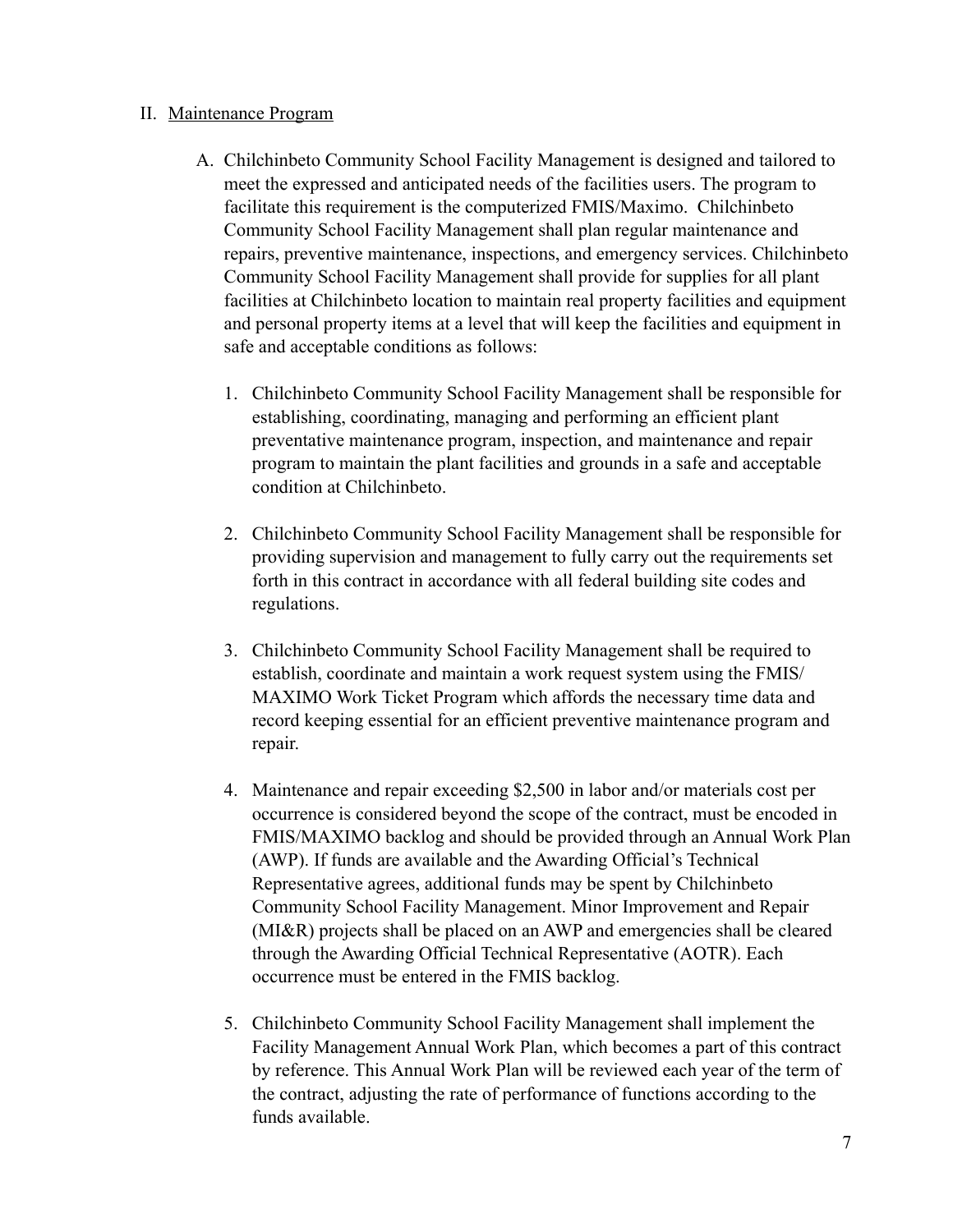- 6. Any modification or alteration to government-owned facilities must have prior written request to, and written approval from the Awarding Official.
- B. Regular Maintenance and Repairs: Regular maintenance and repair is normal recurring work; minor repairs are the result of normal wear and tear; and preventive maintenance and inspection is necessary to the upkeep of facilities within the capabilities of the contract maintenance forces and normally these repair items do not exceed \$2,500 in labor, materials and supplies per occurrence.
	- 1. Maintenance: The routine recurring work require to keep real and personal property (plant, building, structure, equipment, property) in such condition that may be continuously and safely utilized for its intended purpose as originally designed for capacity and efficiency.
	- 2. Preventive Maintenance: Consists of continued schedule acts of routine maintenance activity that keeps facilities in good working condition, such as inspecting, adjusting, lubricating, cleaning and making necessary minor repairs to the various parts and subassemblies to assure that property may serve its full life expectancy as described in that annual work plan.
	- 3. Emergency Work: Work requiring unscheduled attention. This includes instance where delay would endanger lives, damage government property or seriously impair the residential routine. The work is accomplished both during and after regular working hours (24 hours a day) including Saturdays, Sundays, and holidays. Emergency work shall include, but is not limited to: gas leaks, exposed energized wires, arcing in electrical circuits, leaks of fixtures or fittings, roof leaks, falling ceiling, gas leaks in refrigeration units, main water breaks, and sewage overflow or stoppage. Emergency-type work shall be responded to immediately and treated upon the merits of each case.

## III. General Program

A. On a 24 hours a day, 7 days a week, Chilchinbeto Community School Facility Management shall be responsible for plant operations, repair and maintenance, emergency work and service work to all buildings, grounds, utilities and equipment. Chilchinbeto Community School Facility Management shall provide qualified employees to economically operate regulate and maintain the heating and cooling system, hot water system and any other permanently installed equipment in the building. Chilchinbeto Community School Facility Management shall be responsible for executing a preventive maintenance program and inspection program. This work consists of scheduled inspection, examination, cleaning lubrication and minor adjustment not to exceed \$2,500 in materials and supplies per occurrence. Chilchinbeto Community School Facility Management shall furnish operational services essential to conduct the Education and Indian Program activity at this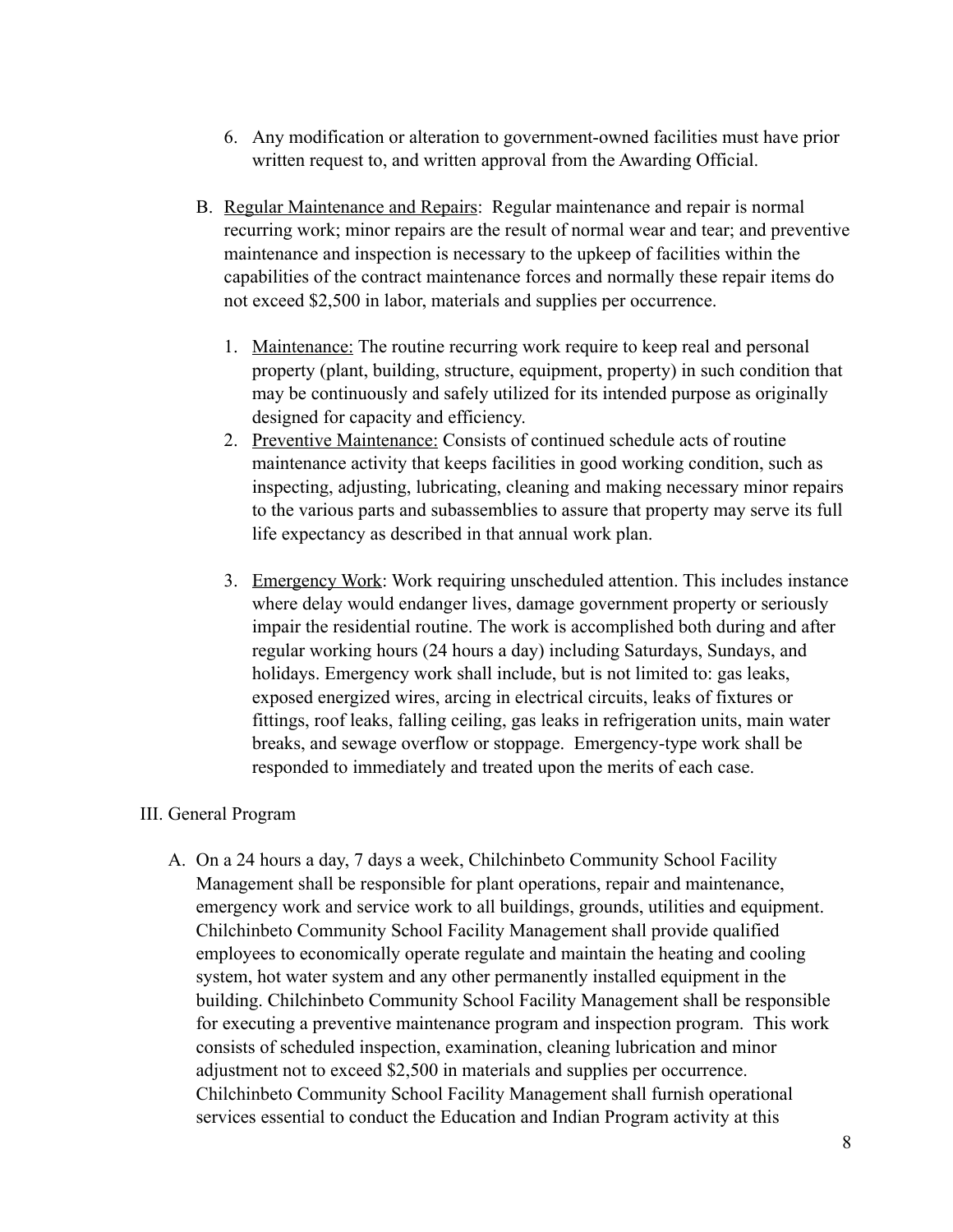installation. All equipment necessary for such repairs, adjustments and/or maintenance shall be furnished by Chilchinbeto Community School Facility Management except such equipment that the government may provide to Chilchinbeto Community School Facility Management upon request to the government. The government may not unreasonably deny use of available equipment. Chilchinbeto Community School Facility Management agrees to provide qualified operations for the equipment.

- B. Heating: Provide all labor, equipment and consumable materials and supplies required to perform maintenance, repair, preventive maintenance, inspections, and services on all heating plants and systems.
- C. Electrical: Provide all labor and equipment required to perform maintenance, repair, and preventive maintenance, inspection and services on all electrical distribution within the facilities to the service entrance of disconnect switch serving the building, structure, etc. In the event that outside specialized services are required, Chilchinbeto Community School Facility Management shall notify appropriate person(s) and make necessary arrangements to provide these services.
- D. Water Systems: Provide all labor and equipment required to perform maintenance, repair, and preventive maintenance, inspection, and services on all domestic water mains, service lines, distribution system and valves servicing the buildings, including the fire sprinkler system, fire mains and hydrants. The domestic water maintenance program is to include the common lawn areas.
- E. Sewage Systems: Provide all labor and equipment required to perform repair, maintenance, preventive maintenance, inspections and service on all sewer mains, manholes and service line servicing each buildings.
- F. Grounds and Streets: Provide all labor and equipment required to perform maintenance, repair, and preventive maintenance work on all government-owned grounds at the Chilchinbeto Community School campus, applicable structures and system, open drainage systems, dock facilities, fences, retaining walls, flag poles, walks, parking areas, recreation areas, culverts, fixed-playground equipment, park benches and tables, curbs, streets, and gutters. Performance also includes work such as caring of trees, shrubs, fertilizing, and common lawn areas, trimming trees to eliminate safety hazards such as deadwood or hanging branches. Services provided under this heading include mowing, raking, watering trimming hedges and shrubs, snow removal and street sweeping. Responsibilities also include keeping concrete sidewalks, outdoor side steps, parking area (paved or unpaved), and other similar areas surrounding the buildings free of paper scraps, cans, bottles, cigarettes butts, and other debris. Sweep or hose as necessary or as directed. Remove all snow, hail, sleet or ice from sidewalks, outside steps, dock areas, driveways or other public conveniences which are directly associated with the pedestrian vehicular approaches to the buildings, walks, and entrances.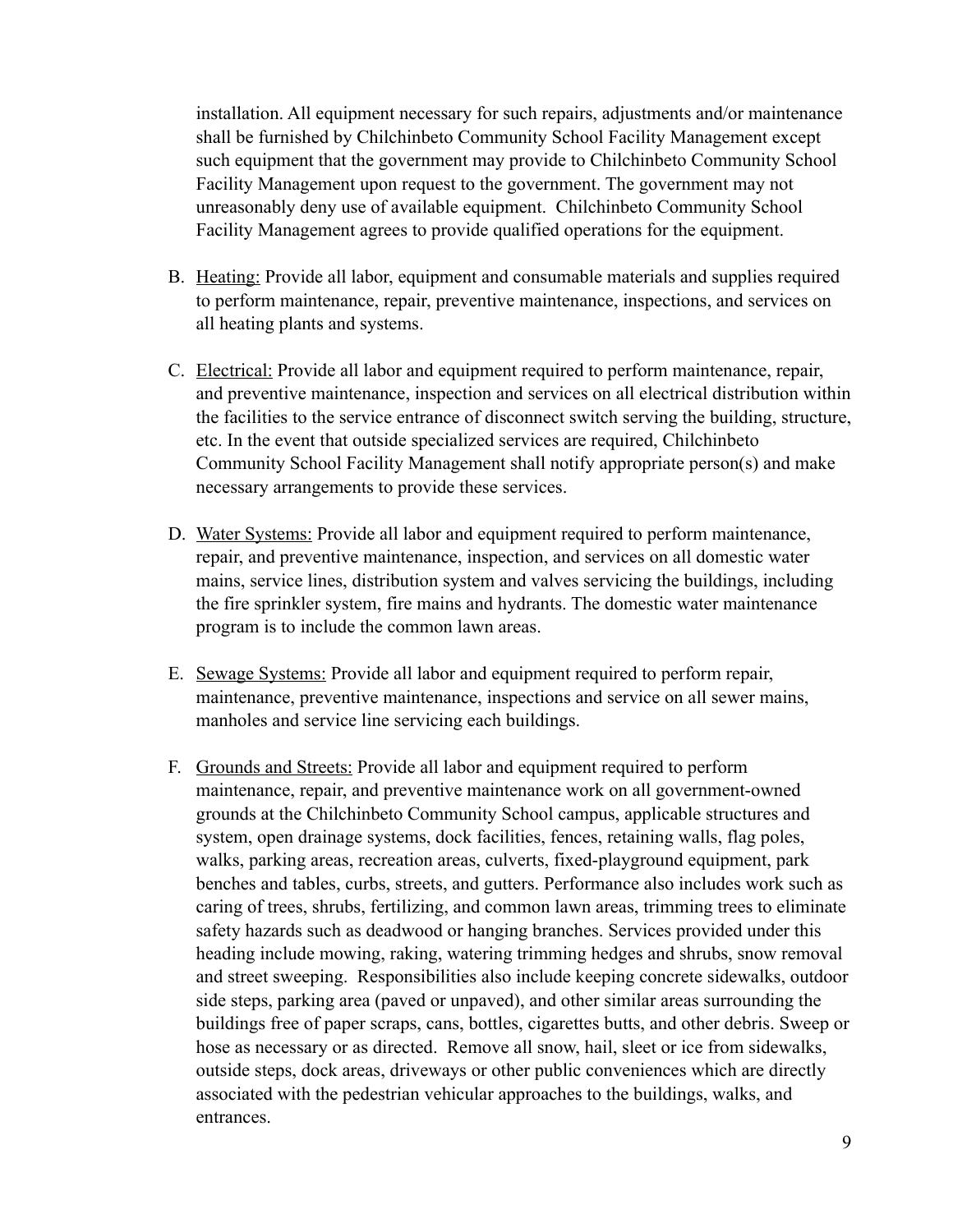These areas shall be cleared before expectancy of use and shall be kept clear at all times during use to the extent reasonably possible. Toxic materials harmful to the concrete, lawn, shrubbery, environment, etc., shall not be used.

- G. Fixtures: Provide labor and equipment required to perform maintenance and repair, and preventive maintenance work on fixtures and equipment normally located in buildings and permanently installed or affixed in place except as defined elsewhere. Included are items such as exhaust fans, fixed marker board, built-in lockers, installed projection screens, scoreboard, language laboratory fixtures, security stations, range hoods including related filters and duct work, and systems such as master clocks, intercom, fire sprinklers, etc. Also, included are plumbing fixtures such as water closets, lavatory sinks, bath and laundry tubs, shower heads, water heaters and all related fittings valves, etc., electrical panels, bleachers, and repair of items of equipment which are permanently connected to the utility system in the kitchen, dining facilities such as steam tables and steam kettles, domestic water lines, sewer lines, walk-in cooler, walkin freezer, ice maker machine, refrigerator, food warmer, fruit boxes, grills, ranges, garbage disposals, grease trap and dish washers furnished in government buildings. Maintenance and repair and preventive maintenance of kitchen equipment furnished by the Bureau. The school kitchen, dining hall used for other than structural and/or commercial purposes are included in this cost feature. Excluded as a part of this contract are repair and maintenance of furnishing provided by the using activity such as rugs, draperies, furniture, lamps, radios, televisions and appliances required for instructional purposes.
- H. Buildings: Provide all labor and equipment required to perform maintenance, repair, and preventive maintenance inspection and service except as defined elsewhere on all buildings; interior and exterior architectural and structural components; interior water and sewer lines and electrical wiring including junction boxes, receptacles, wall switches and light fixtures. Also, included as part of this service are exterior and interior walls, doors, windows, roofing, gutters and downspouts.
- I. Refuse Collection and Solid Waste Disposal: Chilchinbeto Community School Facility Management shall furnish all labor, tools, materials, equipment, transportation, supervision and incidentals necessary to provide collection and disposal of refuse at the installation of Chilchinbeto Community School. Chilchinbeto Community School Facility Management may also furnish such collection and disposal services for other entities in Chilchinbeto, pursuant to separate agreements with such entities. All refuse collected shall be hauled and disposed of at a Sanitary landfill approved by State or one that meets the stipulation of the United States, EPA Regulations, 40 C.F.R. Part 257.
- J. Janitorial Services: Chilchinbeto Community School Facility Management shall provide all labor and equipment required in furnishing janitorial services for all government-owned buildings. Custodial services and frequency of performance for all buildings and rooms shall be maintained per the Facility Management Requirement and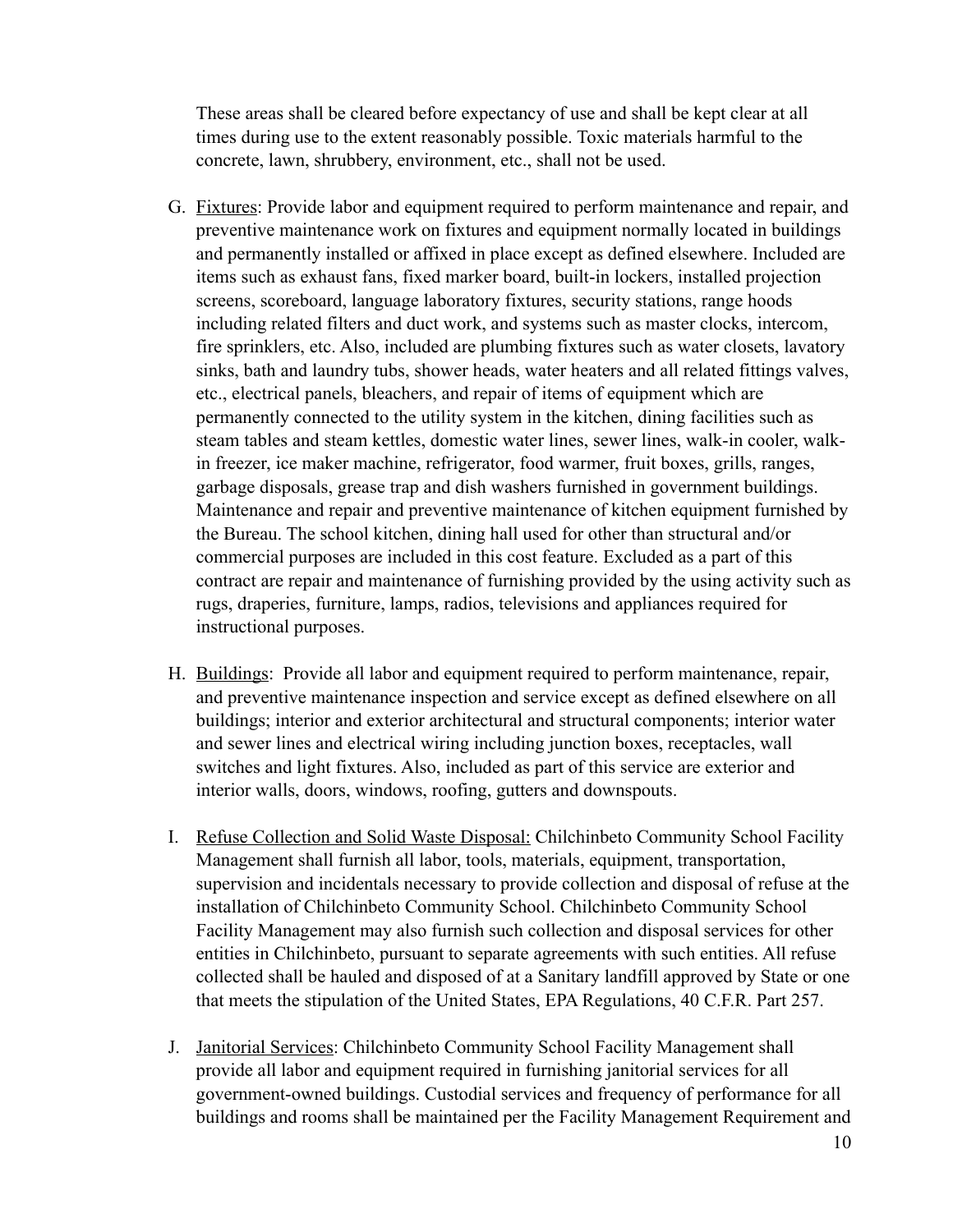negotiated annual work plan. Chilchinbeto Community School Facility Management shall assign areas of responsibility to all janitorial personnel. All products will meet quality standards currently in effect for government-owned installations. Supply costs are to be borne by Chilchinbeto Community School Facility Management.

The custodians will keep front entrances to buildings clean and free from any obstructions. All offices will be clean and furniture polished. All corridors and hallways will be clean free of obstructions. All walls and bathrooms will be clean and free of graffiti. All classrooms will be clean free from exit obstructions. All janitorial closets will be organized and uncluttered. Floors and carpets will be clean and vacuumed. All floors will be free from obstructions. Windows will be maintained clean. Lighting fixtures will be maintained in working order. All toilets and latrines will show proper sanitation. All drinking fountains will be maintained clean. General dusting will be done routinely. The Gymnasium will be maintained clean and orderly. All storage areas will be clean and uncluttered. Custodians will maintain supplies and equipment appropriately. Tools will be maintained and secured. Fire hazards will be reported. Safety practices will be observed and practiced.

#### AREAS OF RESPONSIBILITIES**:** AREA ONE

- 1. Clean Building #16 Administration offices, Classrooms and Common Area, Cafeteria and Library
- 2. Clean Building #1623 Special Education and #1624 Navajo Language/Culture

## AREA TWO

1. Clean Building #11, Facility Management Office/Shop; Building #1649 Fire station and Building # Gym on Mondays, Wednesdays and Fridays.

## SUMMER AND SCHOOL BREAK CLEAN-UP OBJECTIVES

## CLASSROOMS

1. Floors

- a. Tile Floors
	- i. Renovate: Strip, Seal, Finish and Burnish
	- ii. Clean: Scrub, Finish and Burnish
- b. Carpeted/Rug Areas
	- i. Renovate All: Bonnet, Extract or Combination
	- ii. Selected Renovation: Traffic Lanes and Spot Clean
	- iii. Clean: Vacuum and Spot Clean
- 2. Wash Windows and Doors, Inside and Out
- 3. Desks and Other Furniture
	- a. Strip/Sand, Repaint/Refinish
	- b. Clean and Polish
	- c. Repair/Replace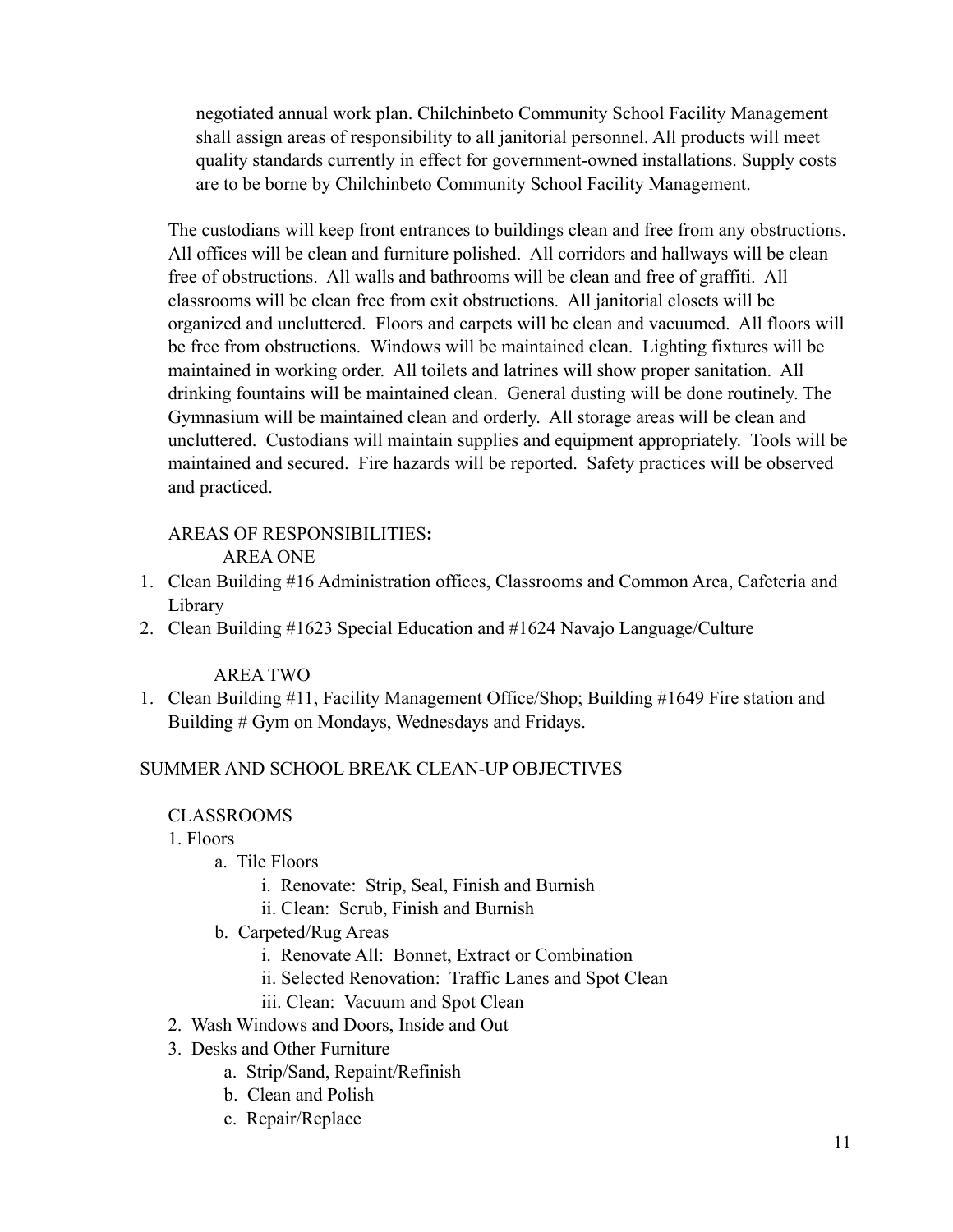- 4. Woodwork and Trim
	- a. Strip/Sand, Repaint/Refinish
	- b. Clean and Polish
	- c. Repair/Replace
	- 5. Clean Light Fixtures and Replace Bulbs/Tubes
	- 6. Clean Blinds, Shades and Drapes
	- 7. Clean Whiteboards and Bulletin Boards
	- 8. Walls and Ceilings
		- a. Dry Clean (Vacuum & Dust)
		- b. Wet Clean
		- c. Paint
	- 9. Clean Heating and A/C Vents
	- 10. Book Lockers
		- a. Dry Clean (Vacuum or Dust)
		- b. Wet Clean and Dry

## GYMNASIUM

- 1. Floor
	- a. Renovate: Scrub and Recoat
	- b. Repaint
	- c. Clean: Auto-Scrub
- 2. Wash Windows & Doors, Inside and Outside
- 3. Bleachers
	- a. Wash Seats, Mop Floor
	- b. Clean
	- c. Clean Underneath
- 4. Woodwork and Trim
	- a. Strip and Refinish
	- b. Clean and Polish
- 5. Clean Trophy Case
- 6. Walls and Ceilings
	- a. Dry Clean
	- b. Wet Clean
	- c. Paint
	- d. Change Light Bulbs
	- e. Clean Backboards

#### RESTROOMS, SHOWER ROOMS AND LOCKERS

- 1. Floors
	- a. Tile Floors
		- i. Renovate: Strip, Seal, Finish and Burnish
		- ii. Clean: Scrub, Refinish and Burnish
	- b. Slip-Resistant Flooring
		- i. Scrub w/Floor Machine & Wet Vacuum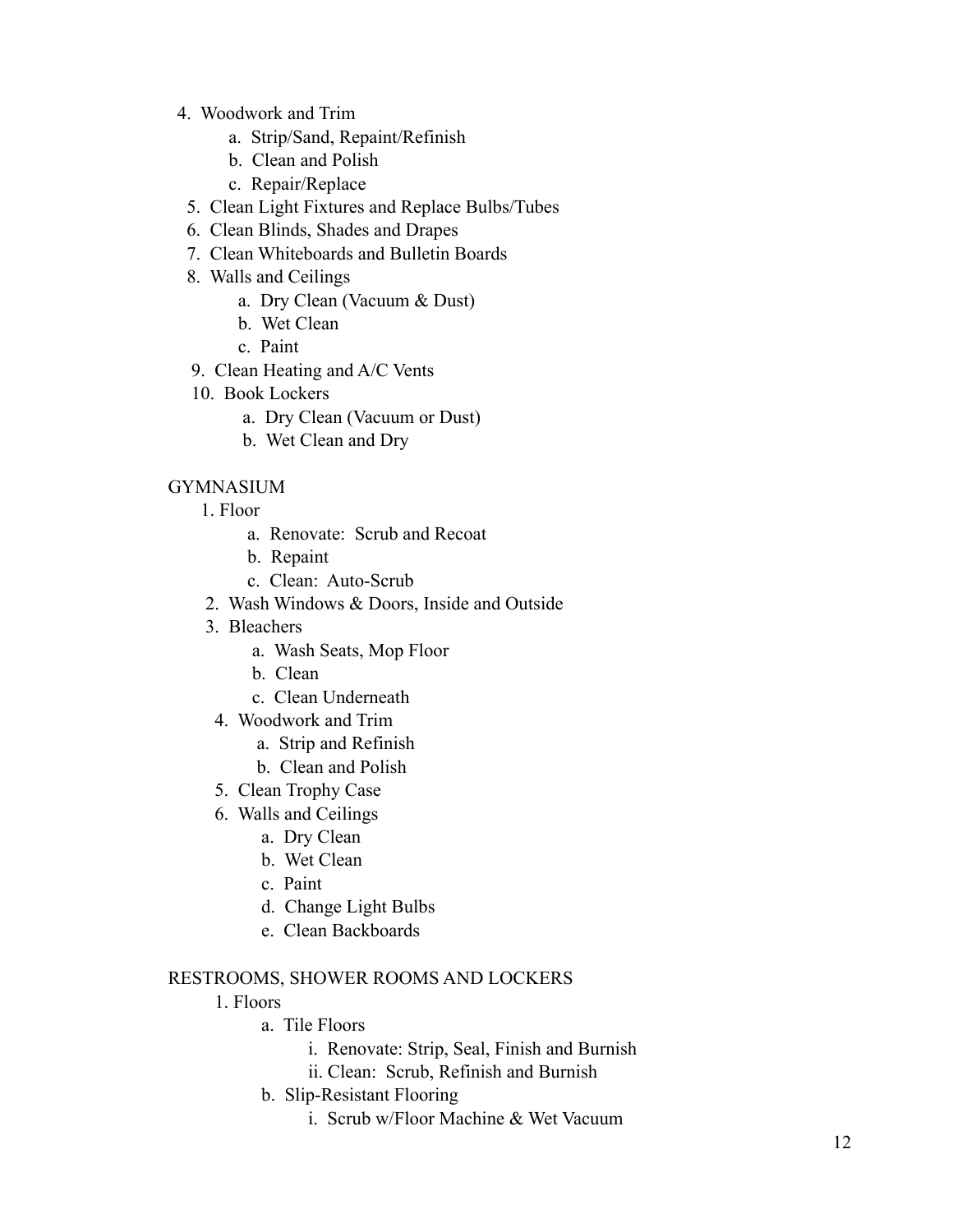ii. Auto-scrub

- c. Hard Floors
	- i. Renovate: Strip, Seal, Finish and Burnish
	- ii. Clean: Scrub, Refinish and Burnish
	- iii. Scrub Unfinished Floor
- 2. Wash Windows & Doors, Inside and Out
- 3. Acid Clean Showers (Remove Soap Scum and Hard Water Deposits)
- 4. Polish or Apply Surface Treatment: All Metal Fittings-Shower Heads, Controls, Soap Dispensers, Paper Towel Dispensers and Soap Dishes
- 5. Clean Light Fixtures and Change Bulbs/Tubes
- 6. Walls and Ceilings
	- a. Dry Clean
	- b. Wet Clean
	- c. Paint
- 7. Lockers
	- a. Dry Clean
	- b. Wet Clean
	- c. Paint

## CAFETERIA

- 1. Floor
	- a. Tile Floor
		- i. Renovate: Strip, Seal, Finish and Burnish
		- ii. Clean: Scrub, Refinish and Burnish
	- b. Unfinished Ceramic or Quarry Tile
		- i. Scrub w/Floor Machine & Wet Vacuum
		- ii. Auto-scrub
	- c. Hard Floors
		- i. Renovate: Strip, Seal, Finish and Burnish
		- ii. Clean: Vacuum and Spot Clean
- 2. Woodwork & Trim
	- a. Strip and Refinish
	- b. Clean and Polish
- 3. Clean Light Fixtures and Replace Bulbs/Tubes
- 4. Clean Shades, Blinds, and Drapes
- 5. Walls and Ceilings
	- a. Dry Clean
	- b. Wet Clean
	- c. Paint

## LIBRARY

# 1. Floors

- a. Carpeted Areas
	- i. Renovate All: Bonnet, Extract or Combination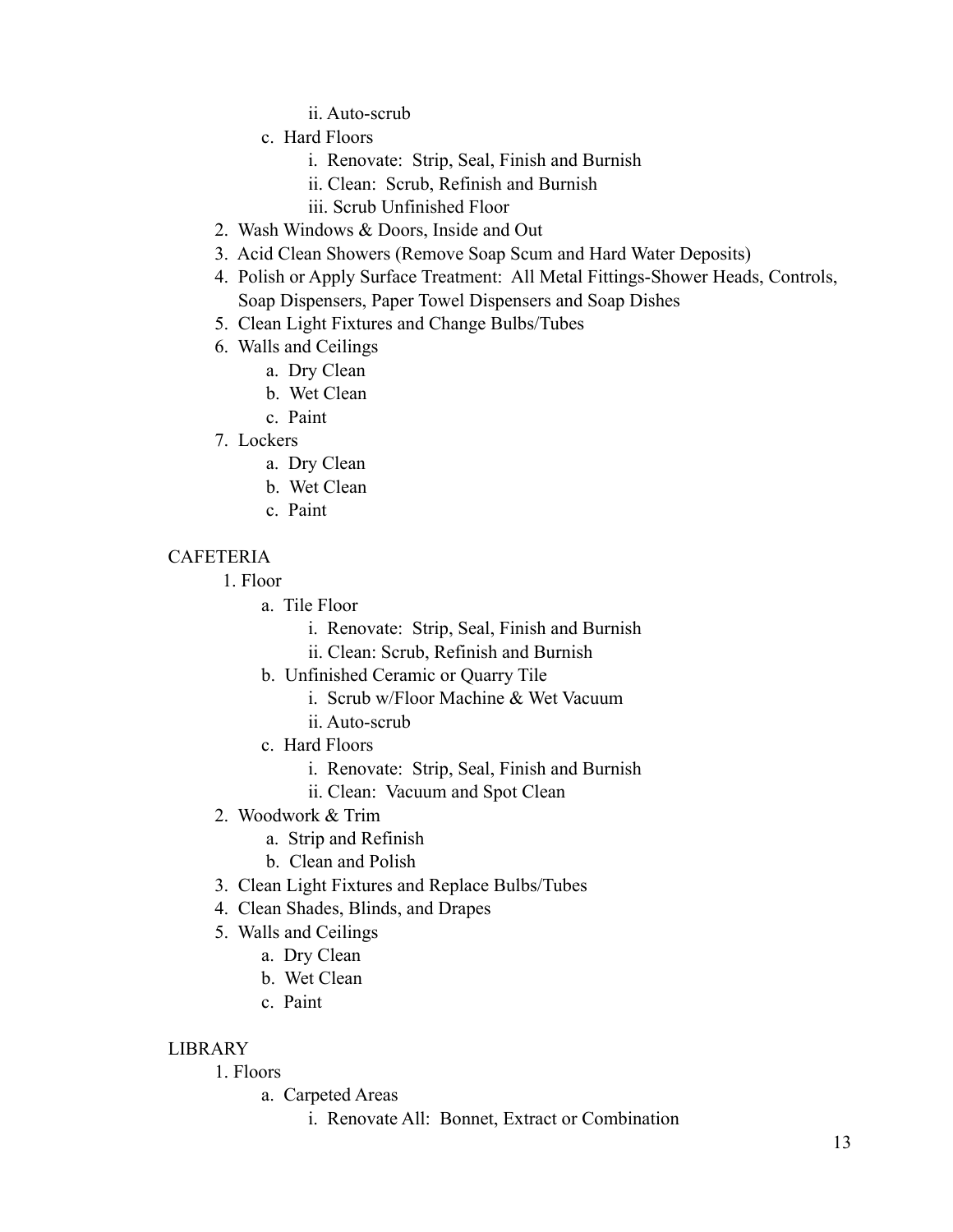- ii. Selected Renovation: Traffic Lanes and Spot Clean
- iii. Clean: Vacuum and Spot Clean
- b. Wood Floors
	- i. Renovate: Screen, Reseal, Refinish and Burnish
	- ii. Clean: Scrub & Recoat and Burnish
- 2. Wash Windows & Doors, Inside and Out
- 3. Shelving, Desks, Tables, Chairs & Other Furniture
	- a. Strip/Sand, Repaint/Refinish
	- b. Clean and Polish
	- c. Repair and Replace
- 4. Woodwork and Trim
	- a. Strip/Sand, Repaint/Refinish
	- b. Clean and Polish
	- c. Repair/Replace
- 5. Clean Light Fixtures and Replace Bulbs/Tubes
- 6. Clean Blinds, Shades and Drapes
- 7. Clean Whiteboards and Bulletin Boards
- 8. Walls and Ceilings
	- a. Dry Clean (Vacuum & Dust)
	- b. Wet Clean
	- c. Paint
- 9. Clean Heating and A/C Registers & Vents
- 10. Clean and Polish Bright Work

#### OFFICES AND LOUNGES

- 1. Floors: Depending on condition of floors- renovate or clean
	- a. Vinyl Tile Floors
		- i. Renovate Strip, Seal, Finish and Burnish
		- ii. Clean: Scrub, Finish and Burnish
	- b. Carpeted Areas
		- i. Renovate All: Bonnet, Extract or Combination
		- ii. Selected Renovation: Traffic Lanes and Spot Clean
		- iii. Clean: Vacuum and Spot Clean
- 2. Wash Windows & Doors, Inside and Out
- 3. Shelving, Desks, Tables, Chairs & Other Furniture
	- a. Strip/Sand, Repaint/Refinish
	- b. Clean and Polish
	- c. Repair/Replace
- 4. Woodwork and Trim
	- a. Strip/ Sand, Repaint/Refinish
	- b. Clean and Polish
	- c. Repair/Replace
- 5. Clean Light Fixtures and Replace Bulbs/Tubes
- 6. Clean Blinds, Shades and Drapes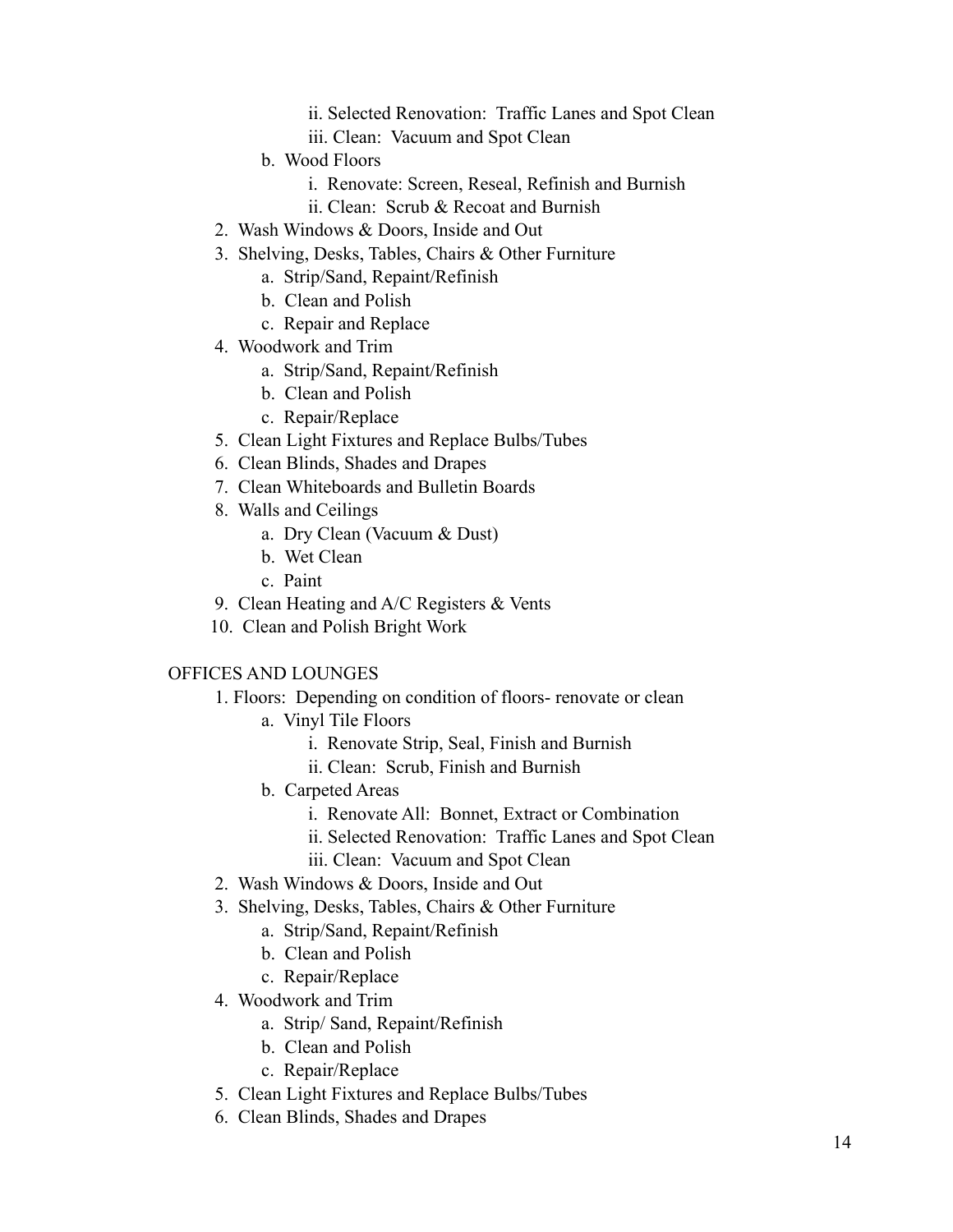- 7. Clean Whiteboards and Bulletin Boards
- 8. Walls and Ceilings
	- a. Dry Clean (Vacuum & Dust)
	- b. Wet Clean
	- c. Paint
- 9. Clean Heating and A/C Vents
- 10. Clean and Polish Bright Work

#### HALLWAYS, CORRIDORS AND STAIRWAYS

- 1. Floors: Depending on condition of floors renovate or clean.
	- a. Tile Floors
		- i. Renovate: Strip, Seal, Finish and Burnish
		- ii. Clean: Scrub, Finish and Burnish
	- b. Carpeted Areas
		- i. Renovate All: Bonnet, Extract or Combination
		- ii. Selected Renovation: Traffic Lanes and Spot Clean
		- iii. Clean: Vacuum and Spot Clean
	- c. Wood Floors
		- i. Renovate: Screen, Reseal, Refinish and Burnish
		- ii. Clean: Scrub, Recoat and Burnish
	- d. Hard Floors
		- i. Renovate: Strip, Seal, Finish and Burnish
		- ii. Clean: Scrub, Recoat and Burnish
- 2. Wash Windows & Doors, Inside and Out
- 3. Woodwork and Trim
	- a. Strip/Sand, Repaint/Refinish
	- b. Clean and Polish
	- c. Repair/Replace
- 4. Clean Light Fixtures and Replace Bulbs/Tubes
- 5. Clean Blinds, Shades and Drapes
- 6. Clean Whiteboards and Bulletin Boards
- 7. Walls and Ceilings
	- a. Dry Clean (Vacuum & Dust)
	- b. Wet Clean
	- c. Paint
- 8. Clean Heating and A/C Registers & Vents
- 9. Clean and Polish Bright Work and Hand Rails
- 10. Lockers
	- a. Dry Clean
	- b. Wet Clean and Dry
- 11. Drinking Fountains
- 12. Walk-Off Mats and Stair Treads
	- a. Complete Renovation
	- b. Clean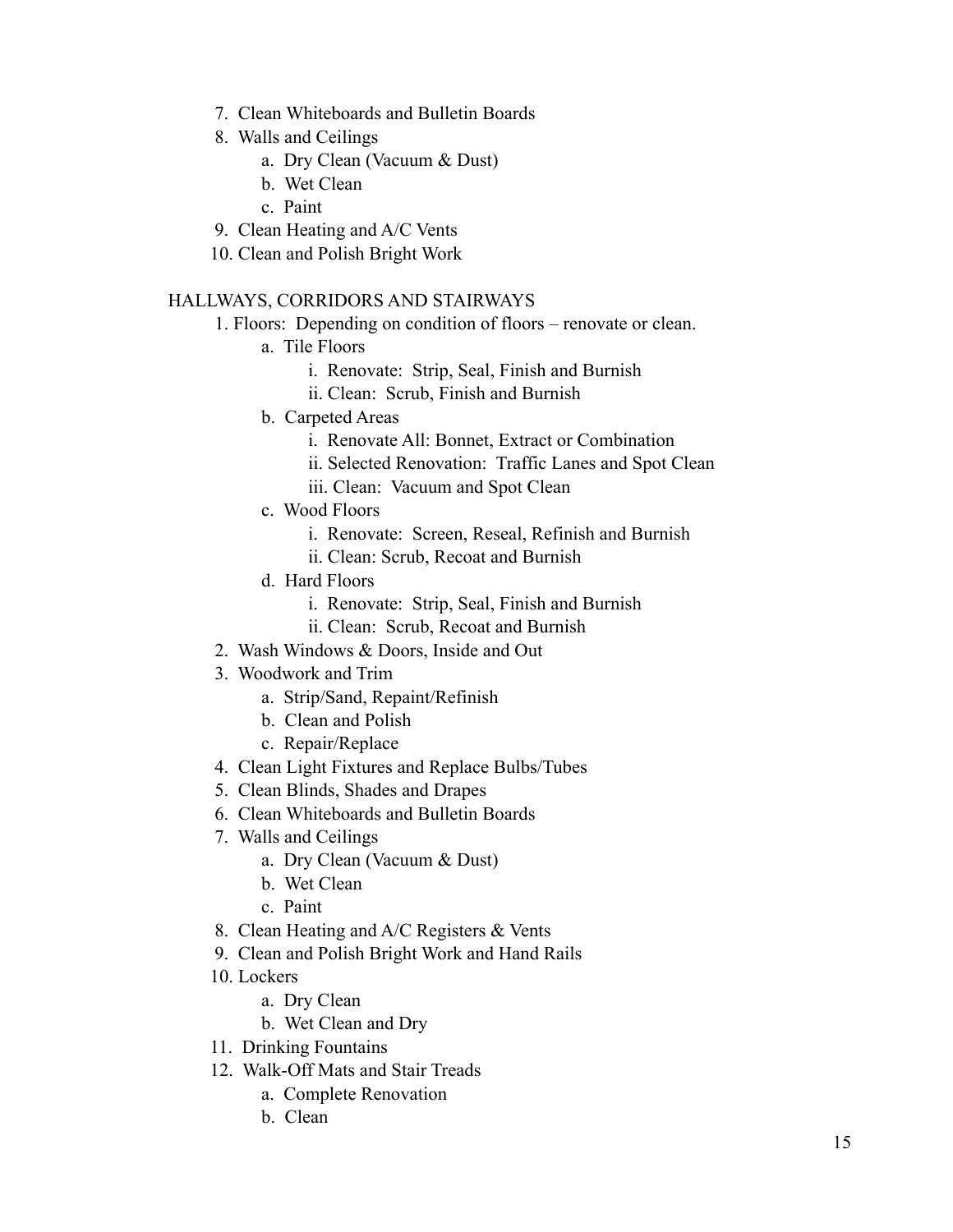# K. General:

- 1. All buildings and grounds shall be checked on a scheduled basis for evidence of all insects and rodents. Chilchinbeto Community School Facility Management shall provide pest control service. Chilchinbeto Community School Facility Management may continue to utilize the Bureau's Facility Management Centralized Crew to provide pest control services. The Bureau's Pest Control Program provides these services for government-owned installations and services are to be borne by Chilchinbeto Community School Facility Management through a cost reimbursable method. However, Chilchinbeto Community School Facility Management has an option to obtain the same services from an independent licensed contractor.
- 2. Chilchinbeto Community School's Facility Management will identify an "Emergency Request" to the AOTR, a condition which adversely affects the Instruction program of the Chilchinbeto Community School, such as: Failure of heating system, power failure, water system or other occurrence which may endanger human life or cause damage to the facilities. Chilchinbeto Community School Facility Management and government shall agree on action(s) to be taken subject to the availability of funds. Chilchinbeto Community School Facility Management will direct the local work force for temporary repair. All emergencies requests shall be forwarded immediately by the AOTR to the Arizona Navajo North District Office, Tuba City, AZ, Facility Manager and the Awarding Official. If emergency funds are not secured, the cost shall be borne by the party which incurred the cost.
- 3. Quarterly meetings will be held between the Awarding Official's Technical Representative and contractor to review and discuss such things as future projects, schedules, procedures and methods, performance, report, etc., as necessary.
- 4. Chilchinbeto Community School's Facility Management shall keep records of each maintenance activity. The record shall be such that the stock of materials kept on site is adequate for the work to prevent delays due to lack of materials. The records shall result in good control of time and materials so that the data will result in the leveling of peak loads for estimating future labor and material requirements.
- 5. Fire prevention shall be exercised at all times by Chilchinbeto Community School's Facility Management and its employees. Janitor closets, storage rooms, etc., shall be kept clean and free from combustible materials.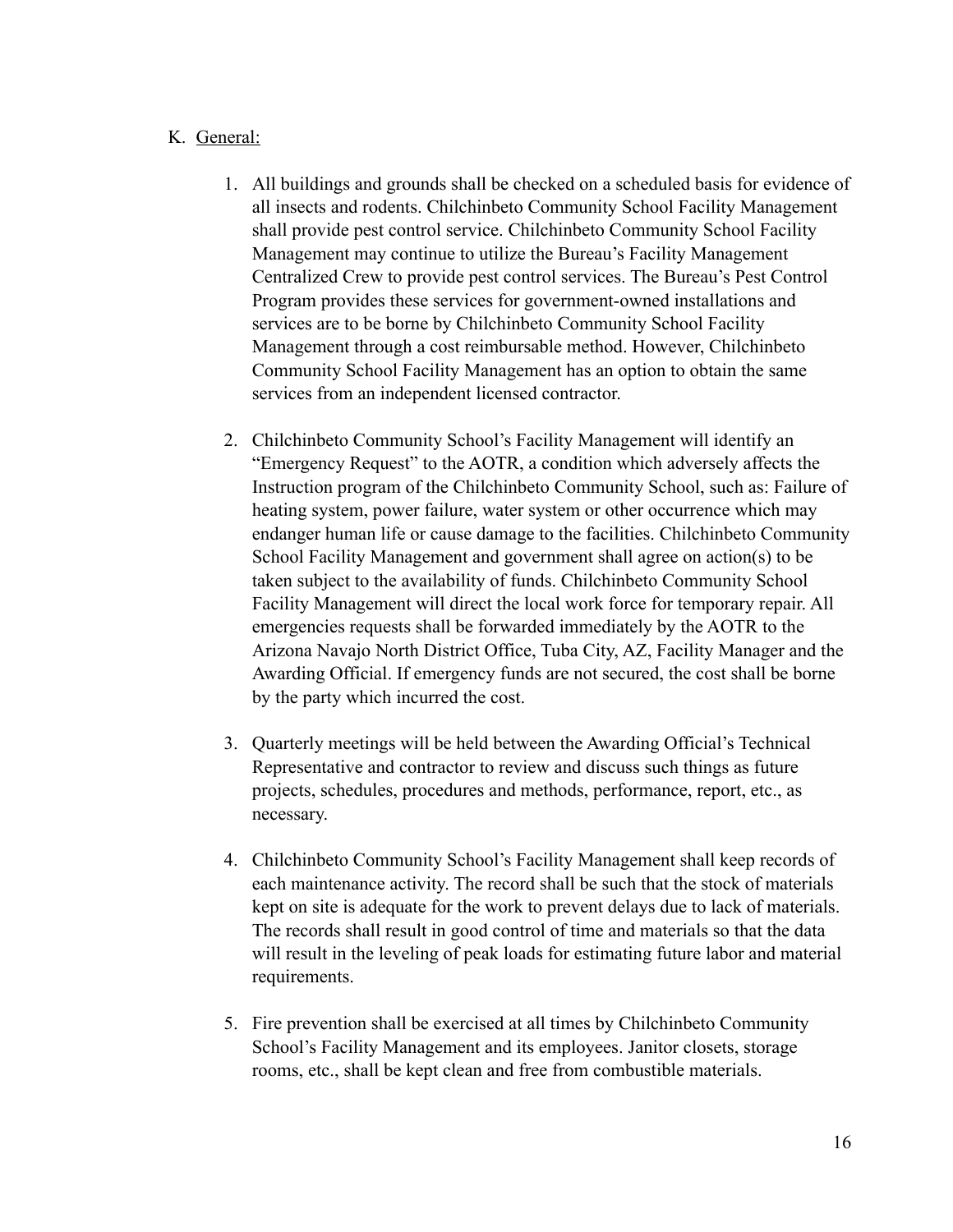- 6. The government will not be responsible in any way for damage caused by fire, theft, accidental or otherwise, to contractor owned equipment or employee's personal property.
- 7. Chilchinbeto Community School Facility Management shall be responsible for establishing a communication system to cover emergency situations. Chilchinbeto Community School Facility Management shall provide the AOTR and designated inspector specific instructions on personnel to contact and/or system in effect for quick response to any situation that may arise.
- 8. The following required reports shall be submitted to the **AOTR**, Facility Management, Arizona Navajo North Facility Management, Tuba City, AZ.
	- i. Fire Protection Report Weekly
	- ii. Fire Extinguisher/Hose Cabinet Report Monthly
	- iii. Vehicle Report (Interior & GSA Vehicles)
	- iv. MI&R, FI&R and QI&R Projects submission April of each year.
	- v. AWP, Budget Report/Facility Management Order (FMO) and Project Justification – April of each year.
	- vi. DI-134 Reports (Incident/Accident Report), including damage to government property or personal injury – within 24-hours of incident
	- vii. AHERA 6 Month Surveillance Bi-annually (February and August)
	- viii. Energy Report Bi-annually (April and October)
	- ix. Utility Actual Cost April
	- x. Supplemental Funding Request July
	- xi. Health and Safety Abatement Plans 30 days after receipt of Inspection Report.
- 9. Maintenance shall conform with Bureau of Indian Affairs guidelines entitled:
	- i. Facilities Management Guides 11057. Indian Affairs Deficiency Report (NAMP-300) and Improvement Items Report (NAPM 301)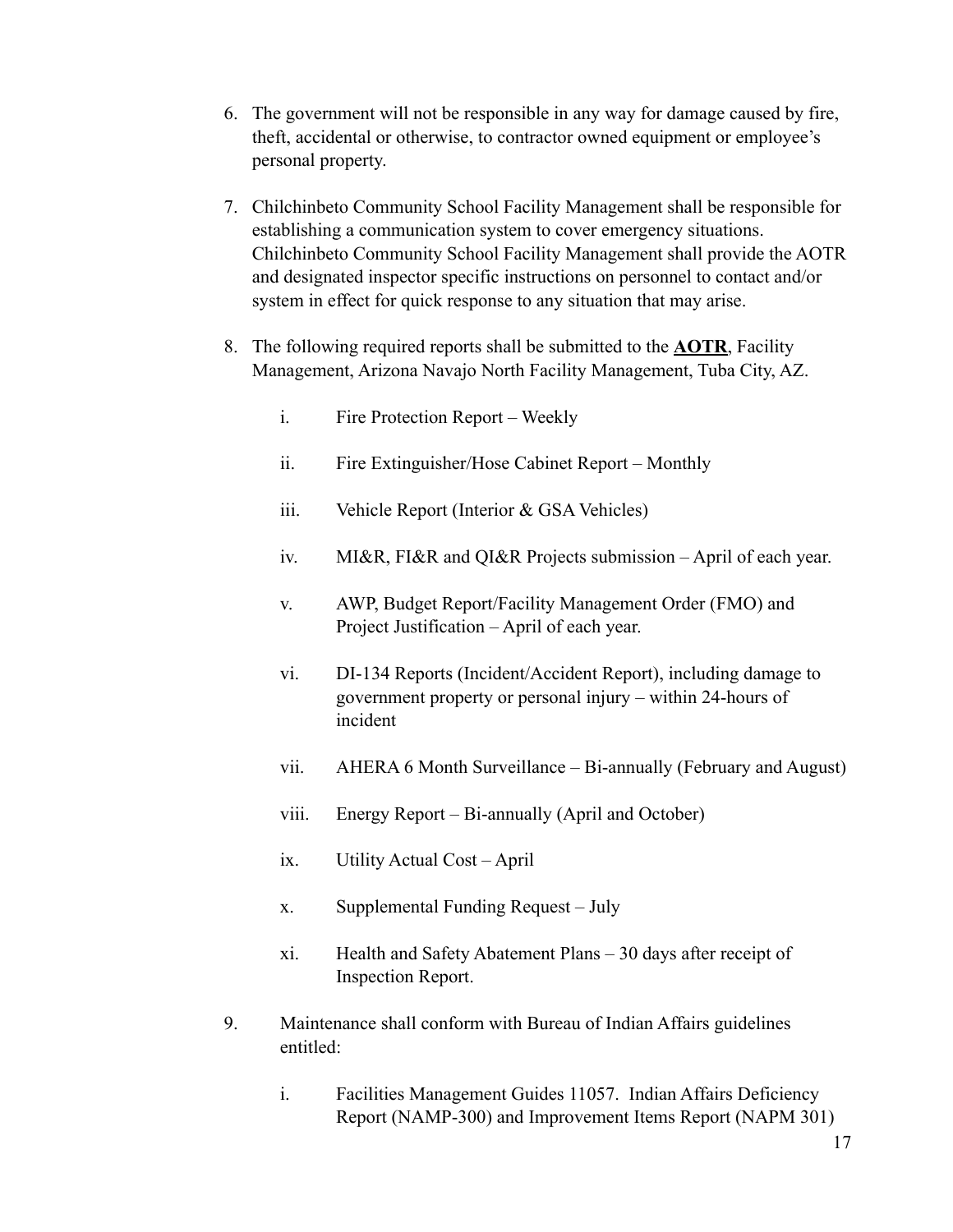- ii. Facilities Management Guide 11055. Janitorial Management
- iii. Navajo Area Fire Protection Guide 11062, 25 BIAM Supplemental 19.
- iv. 40 CFR Part 763, Asbestos Management in the list of Guidelines.

# L. Utilities and Telephone:

- 1. Chilchinbeto Community School Facility Management shall provide and pay for all utilities. The contract shall be responsible for paying for telephone service as required. (Chilchinbeto Community School Facility Management has the option to use the Tribal Facility Telecommunication System (FTS)
- 2. Federal Energy Conservation Guidelines will be adhered to.
- M. Minor Repairs and Facilities: Any major repairs required, items over \$2,500 labor, materials and supply cost per occurrence, must be requested to the Branch of Facility Management, Arizona Navajo Central District Office, Chinle, AZ, and be encoded in the FMIS/Maximo backlog. These repairs shall be approved by Facility Management on a priority basis. The request for these repairs is done annually in the FMIS/Maximo Program titles the Supplemental Fund Request (SFR) and is due July l.
- N. Cooperation and Training: Chilchinbeto Community School Facility Management and the Bureau will cooperate in meeting the on-going learning needs of employees performing maintenance and plant operation.
- O. Facilities Improvement and Repair Program: Facilities Improvement and Repair (FI&R) is defined as a program function to plan, design and perform major alterations, improvements and renovation to existing government-owned facilities and equipment and to construct minor new buildings and utility system. Major alterations, improvements and renovations are project work that substantially alter or change a functional area or use of an existing facility, provide for an overall environmental improvement or restore existing facilities to original condition. Existing governmentowned facilities include buildings, utility systems, structure and ground/streets or their component parts.

Chilchinbeto Community School Facility Management's request submitted by January 1st of each year for the Facilities Improvement and Repair Program for governmentowned facilities shall be considered by the Bureau in the development of the regular annual budget request.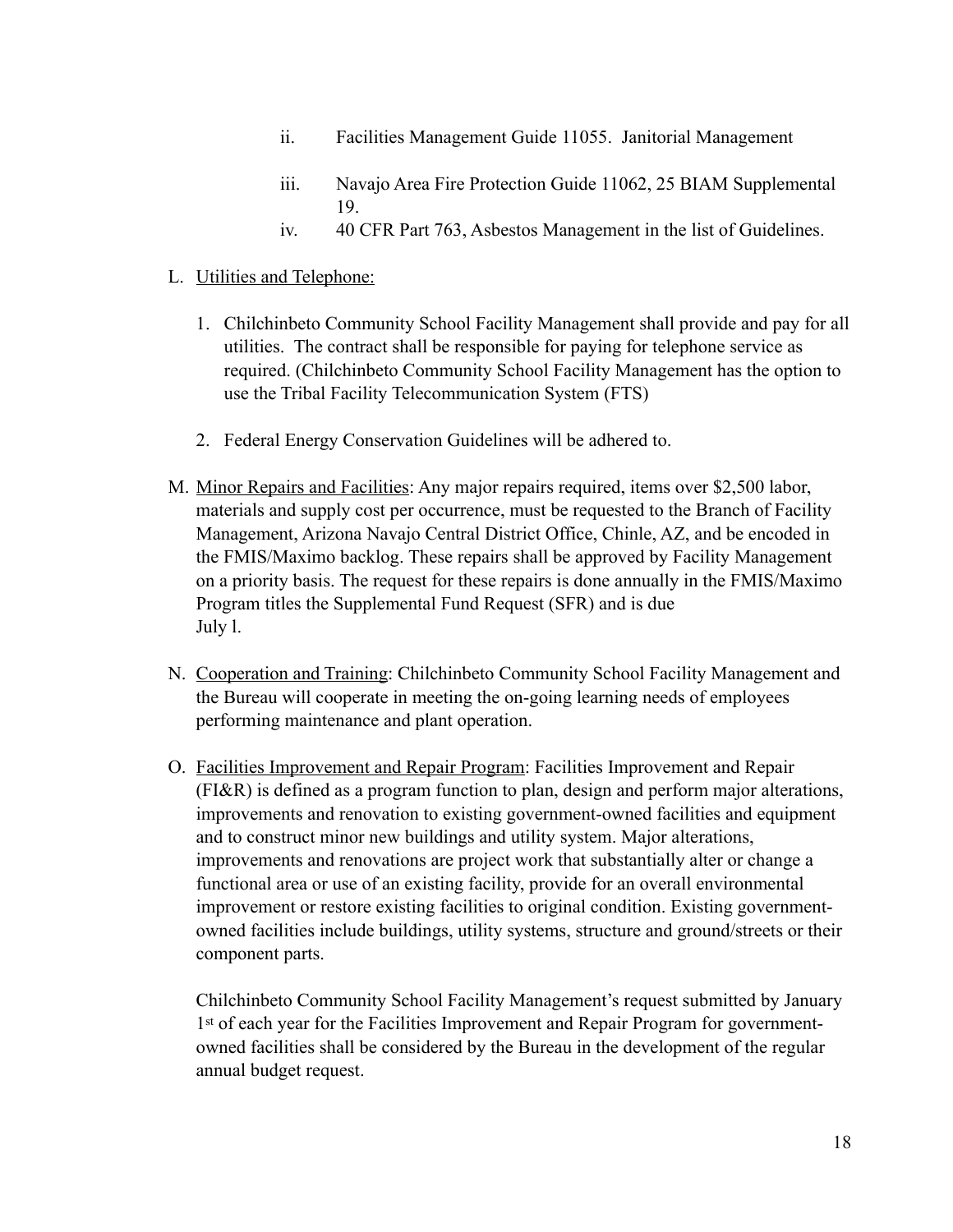- 1. Categories of Work. The projects are identified according to the following categories:
	- i. ENERGY (Category E). Work required on existing facilities which is performed for the purpose of energy conservation.
	- ii. HANDICAPPED (Category H). Work requirement to bring buildings, utilities, curbs and grounds into compliance with public laws relating to handicapped persons, including physically and those projects mentally disabled.
	- iii. GENERAL (Category G). Work required to modernize, correct functional deficiencies and to otherwise bring buildings, utilities and grounds into compliance with codes and standards and included in categories E, H, S, or X.
	- iv. SAFETY (Category S). Work required to the buildings, utilities and grounds into compliance with public laws and directives relating to safety and health deficiencies.
	- v. ENVIRONMENTAL (Category X). Work required to the buildings, utilities and grounds into compliance with public laws relating to air quality, solid waste disposal, wastewater, clean drinking water and any other environmental requirements.
- 2. Facilities Management Order (FMO):
	- i. For each item of Minor Improvement and Repair work (project) for which it is anticipated funds will be allotted during the next fiscal year. Chilchinbeto Community School Facility shall prepare an FMO setting forth in detail the existing condition, a description of the proposed work, a justification supporting the need, and estimated cost to accomplish the proposed work.
	- ii. A computer backlog listing of unfunded facilities improvement and repair work will be maintained, coordinated and updated by the Facility Manager with the assistance, as necessary, by the Agency with the assistance of the Navajo Region Facility Management. A copy of the most current listing will be provided to Chilchinbeto Community School Facility.
- P. Government Facilities: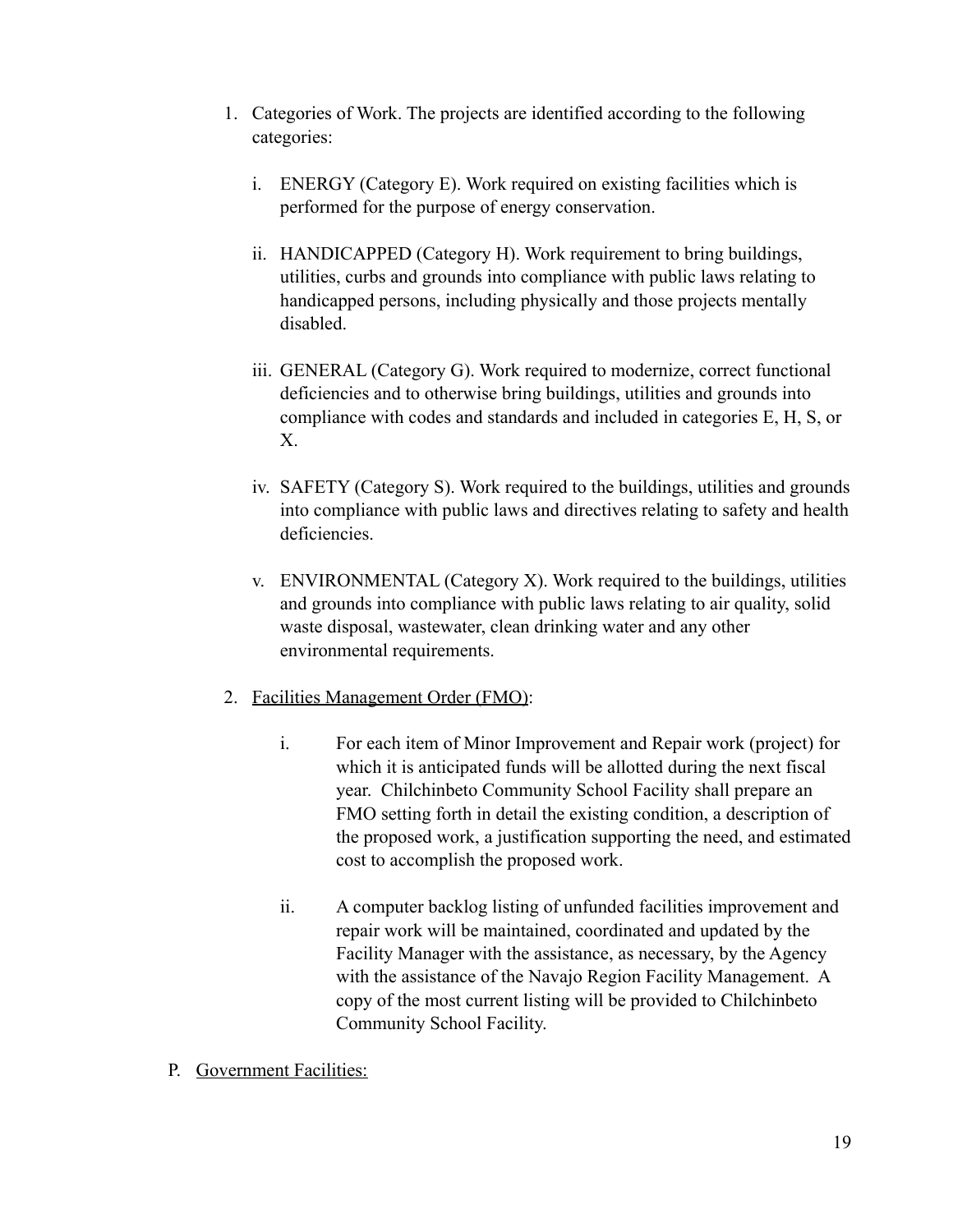- 1. It is understood and agreed that Chilchinbeto Community School Facility Management shall hold the government harmless from any and all claims or liabilities arising out of the use or possession of said property by Chilchinbeto Community School Facility Management, or any injury sustained by any other persons, or damage to property incurred in the use of said property during the term of this contract, except if cause results from negligence of factor(s) covered under the Government's responsibilities as outlined in this contract.
- 2. The Contract will not assign or sub-permit any of the properties covered by this contract without first obtaining the Government's written approval to do so. Chilchinbeto Community School Facility agrees that the properties permitted herein shall only be used for the purposes related to the contract and that any contemplated change as to the use of these properties shall not be implemented without obtaining the government's written approval.
- 3. Facility Management shall have the right, at any reasonable time during the term of occupancy, to enter upon the premises of any part; thereof, to inspect the same and all buildings and other improvements. Any Facility Management inspection will be coordinated with Chilchinbeto Community School Facility Management. A copy of the reports, if any, will be given to Chilchinbeto Community School Facility Management.
- 4. Chilchinbeto Community School Facility Management further agrees and understands that the property is subject to rules and regulations of the Bureau of Indian Affairs, Indian Health Service, and the Navajo Nation, as they pertain to safety and sanitation codes and/or other requirements.
- 5. Accident Prevention. In order to provide safety controls or protection to the life and health of employees, students and other person(s), for prevention of damage to property, materials supplies and equipment, and for avoidance of work interruption in the performance of this contract, Chilchinbeto Community School Facility Management shall institute and carry-out a safety program in compliance with OSHA Standards, EPA Standards and Bureau of Indian Affairs Regulation as directed by the Awarding Official. Chilchinbeto Community School Facility Management and any subcontractors shall maintain an accurate record of, and will report to the Awarding Official in the manner and on forms prescribe by the Awarding Official, all accidents resulting in death, traumatic injury, or occupational disease.

## Q. Quarters Management:

1. The rental charge for quarter made available to Chilchinbeto Community School Facility Management by the government under this contract shall comply with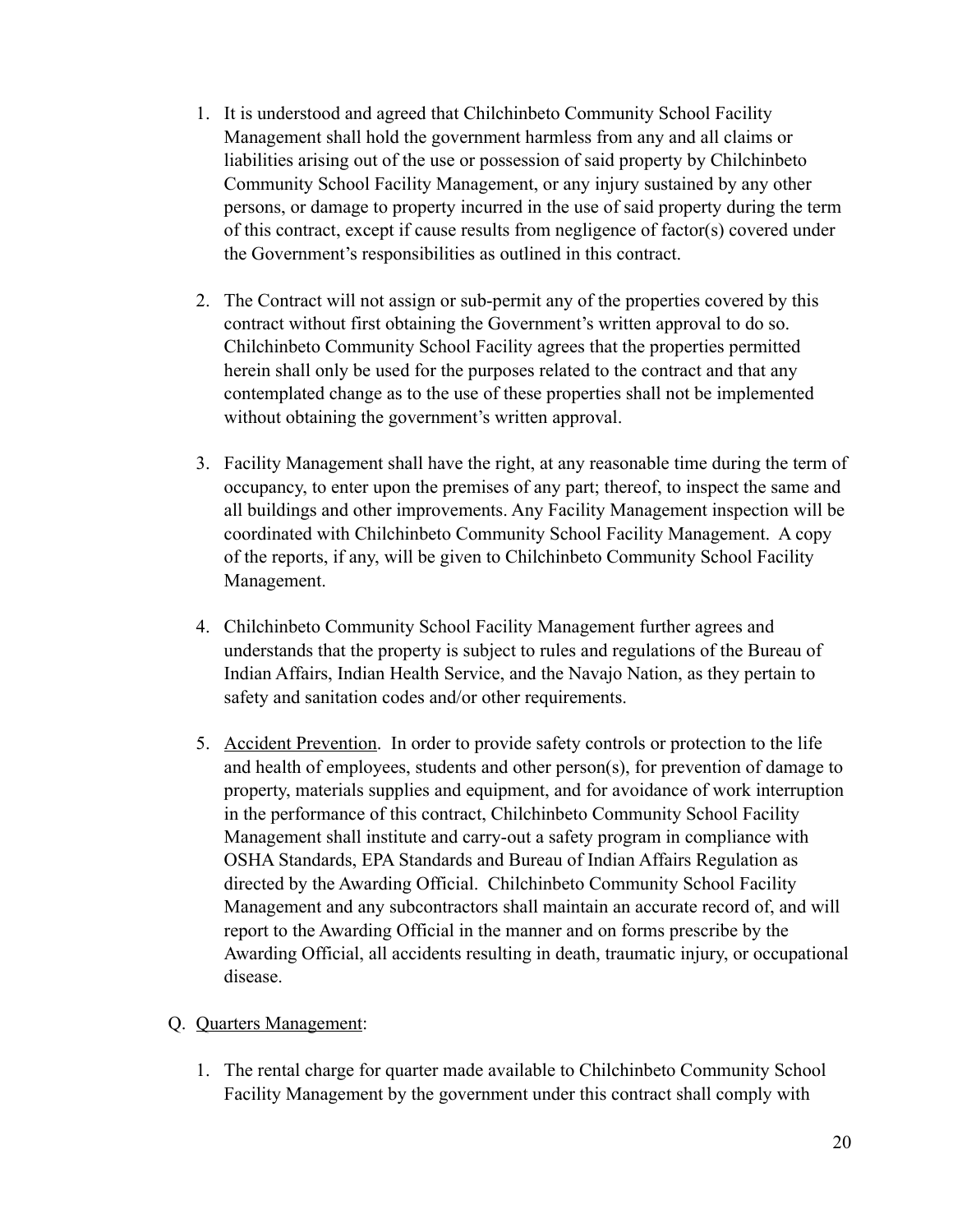policy and guidelines set forth in the Office of Management and Budget Circular A-45 (revised) and with 41 C.F.R. Parts 114-51 and 114-52.

- 2. Chilchinbeto Community School Facility Management shall be responsible for making employee assignments to government quarters and for managing such quarters.
- 3. The rental rates for government-owned housing provided under this contract shall be set and furnished by the Bureau of Indian Affairs, Navajo Region Branch of Property Management. Adjustment to the rental rates may be made by the government, but will be adjusted on an equal and uniform basis with other housing locations serving the Navajo Region. Chilchinbeto Community School Facility Management shall provide 30-days notice to its employees of changes in rental rates after receipt of such changes from the government.
- 4. Contract employees may pay rental directly to Chilchinbeto Community School by payroll deduction. All such payments shall be kept in a separate fund. This fund will be retained by Chilchinbeto Community School and applied to O&M and repair of the quarters.
- 5. Quarters' revenues retained by Chilchinbeto Community School shall be used for quarters maintenance tech and any balance will be used for maintenance, repair or improvement of the government-owned quarters, and security. Chilchinbeto Community School will maintain a separate fund for the usage of the Quarters' revenue. Expenditures of rental revenues will be reviewed by the **AOTR** on a semiannual basis.
- 6. All rental rates shall be in accordance with the Consumer Price Index (CPI) as provided each year in the Spring by the BIA Navajo Region Branch of Property Management.
- 7. Any non-employee rental of government-owned quarters shall be subject to 41 CFR 114-527. Prior to granting non-employee use, Chilchinbeto Community School Facility Management must obtain approval from the General Services Administration (GSA) on quarters determined as excess (114-52-704), or obtain a delegation of authority from the Secretary of the Interior to grant a lease to a private party (114-52-705).

# R. Inventory:

1. The Acquisition, use and disposal of all personal property policy must be in accordance with the policies and procedures contained herein, and in accordance with OMB Circular A-102 ATTN. 25-CFR 276.11 and 48 CFR-3-4, 6013. The term "Personal Property" denotes all property except Real Property.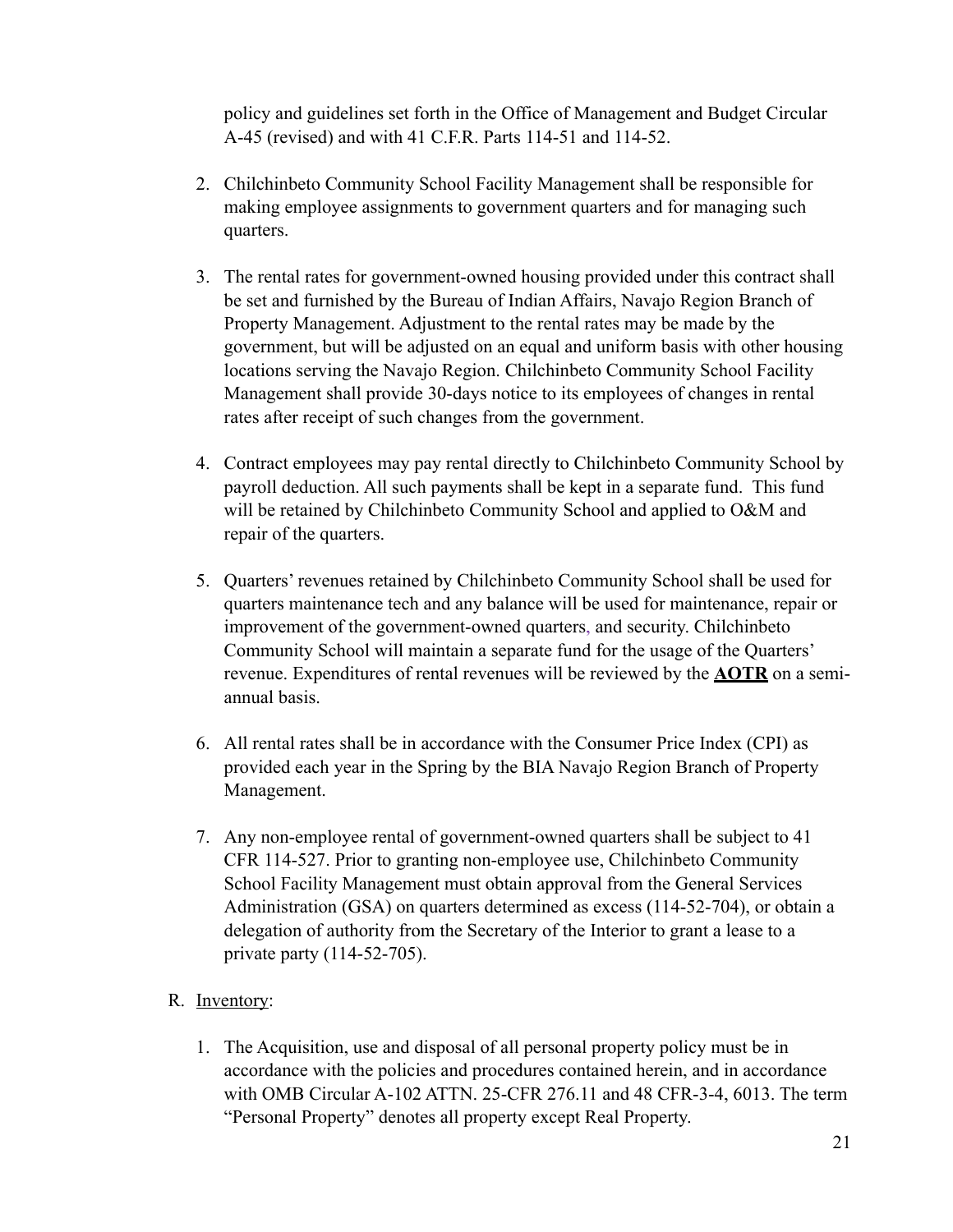- 2. Chilchinbeto Community School Facility Management is responsible for a Management System that ensures physical control procedures, maintenance, surveillance, optimum use, and disposal of all personal property in the custody of Chilchinbeto Community School and of various programs administered by the Chilchinbeto Community School.
- 3. Two primary property management responsibilities are the maintenance of property management records and the preparation of property reports for use by the Federal Agencies and Chilchinbeto Community School Facility Management.
- 4. The school facility management personnel are to update and maintain the facility inventory.
- S. Asbestos Abatement Plan:
	- 1. Chilchinbeto Community School shall designate the maintenance personnel to perform duties and monitor for compliance with the Asbestos Hazardous Emergency Response Act (AHERA) as required in accordance with 40 CFR Part 763.
	- 2. The implementation of the AHERA Management Plan shall become the responsibility of the school who shall absorb all costs which include but are not limited to labor, materials, equipments, training, physical examinations, inspection and removal certification to comply with AHERA regulations, provided that funds designated for such abatement activities are provided by the government.
	- 3. Monies provided to comply with removal or abatement requirements shall be provided through the input and identification of the project in the FMIS backlog funding system.
	- 4. Any contractor or sub-contractor who performs any required asbestos abatements shall be certified and licensed to perform the task as stated in 40 CFR Part 763.
- T. Government Facilities:

The United States shall deliver to Chilchinbeto Community School, to the extent that such delivery has not already been made, the following described real property, all situated in the Chilchinbeto Community of the Navajo Reservation, Chilchinbeto, Arizona, for use in performing the work under this contract subject to the provisions of this clause and is hereinafter collectively referred to an "Government Facilities".

Building No.: 11, 13, 13A, 16, 1623, 1624, and 1649;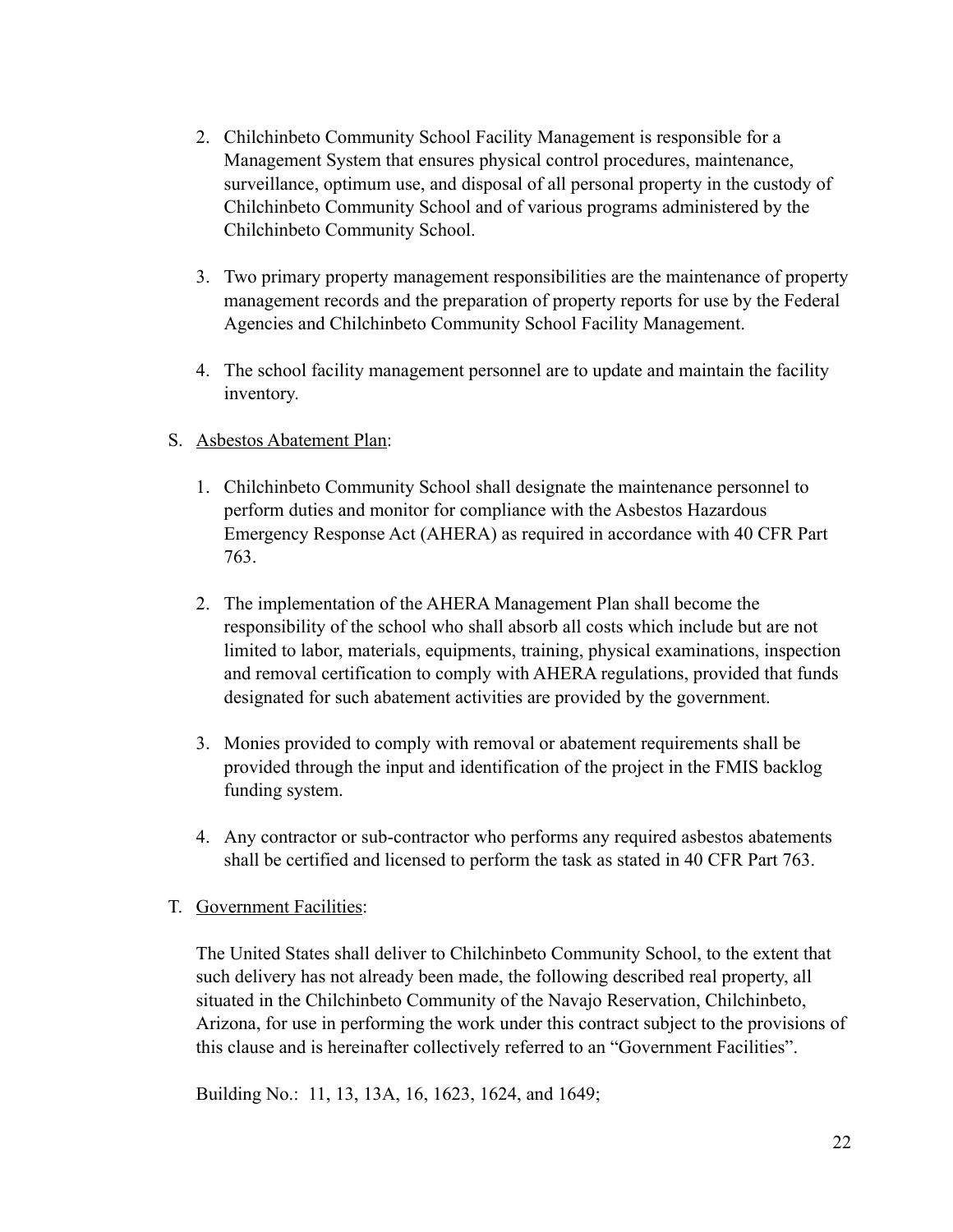Quarter Nos.: 18-1,18-2, 19, 20, 21, 23, 24, and 25.

Wells: Chilchinbeto BIA Well House No. 13A (Well #1) and elevated water storage tank.

- A. Government facilities identified above shall be used only for the performance of this contract, unless written permission is received from the Branch of Self-Determination for other specific uses.
- B. **Function** Facility Management.
- C. Mission Statement. It is the mission of Chilchinbeto Community School Facility Management, with the total commitment of maintenance personnel, to provide a safe and healthy environment that is conducive is to a good learning atmosphere by maintaining buildings and grounds in good conditions and appearance.
- D. Goal. The goal of Facility Management personnel is to improve the effectiveness and quality of maintenance activities at facilities owned and operated by Chilchinbeto Community School, Inc., and to emphasize routine preventive maintenance in order to mitigate "unscheduled repairs" and reduce the need for costly future improvement and repair projects.
- E. Program Function. Facility Management is responsible for each activities and programs:
	- Operations and Maintenance (O&M)
	- Facilities Improvement and Repairs (FI&R)
	- Minor Improvement and Repairs (MI&R)
	- **Emergency**
	- New Construction
	- **Quarters**
	- Excess Space
	- Facility Management Information System (FMIS)
	- 1. The major activity of this function is Operations and Maintenance (O&M) at facilities and related systems owned or operation by the Chilchinbeto Community School, Inc. Such facilities included schools, office buildings, utilities and employee housing.
		- a) Activities included:
			- Operations general day-to-day services
			- Preventative Maintenance (scheduled) routine maintenance activity
			- Emergency Maintenance (unscheduled) not routine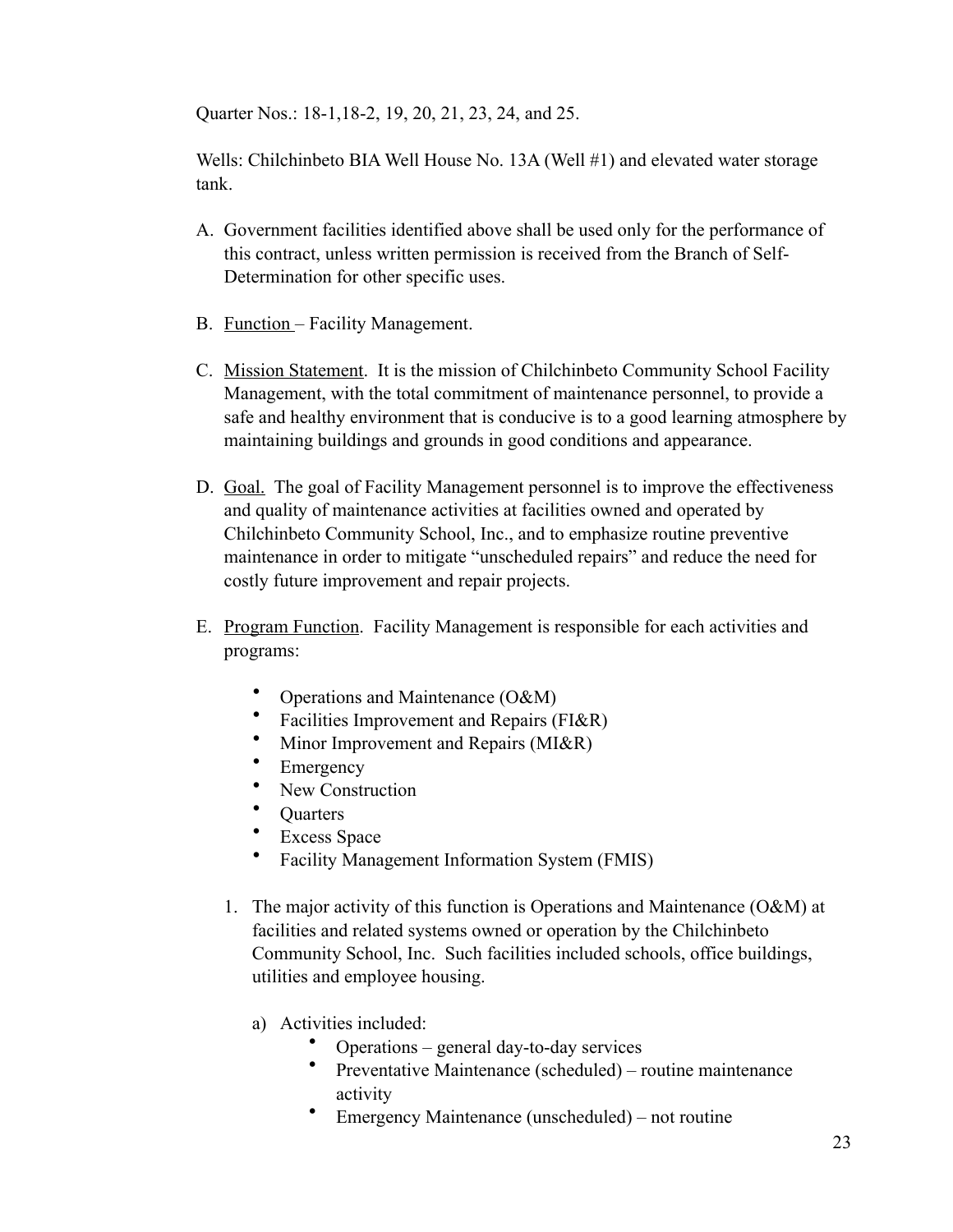- 2. Facilities Management shall coordinate and implement the emergency evacuation procedures for use in Chilchinbeto Community School facilities and shall arrange for regular evacuation drills per NFPA 101.
- F. General Approach.
	- 1. The Chilchinbeto Community School Facility Management shall give specials emphasis and attention to the following areas:
		- a) The focus of operations and maintenance activities is being shifted to emphasize routine preventive maintenance procedures to reduce long term repair cost for buildings and equipment. This will be accomplished through the training of the facilities maintenance personnel, improved scheduling of operations and maintenance activities and increased oversight and monitoring.
		- b) Schedules will be generated from existing data on facilities and equipment for routine maintenance activities. These schedules are expected to aid the maintenance personnel in completing necessary routine maintenance activities, such as replacing filters and oiling and making necessary adjustments to the machinery, so that major repairs will not be needed as frequently and equipment will have a longer useful life.
		- c) A supporting program will provide training to Facility Management personnel. These educational efforts are expected to help Facility Management personnel prepare work schedules and provide better services to their facilities users.
	- 2. The Facility Manager shall be the official who coordinates with BIA Central Offices and Regional Office Facilities Management personnel, as needed, to obtain technical or other assistance to meet facilities management mission statement and goals.
- G. Construction and Alteration. Upon approval from the Awarding Official, the contractor may make specific authorized improvement to government facilities.
	- 1. Within ninety days after contractor termination of occupancy of the contractor improvements may be removed, which is contingent upon the government facilities, types of funds used to make such improvements. After ninety days such improvement becomes the property of the United States.
	- 2. After termination of occupancy of government facilities, the contractor may not affix such improvements to any government facility or to permanent improvement that may be constructed hereafter by the United States, in such a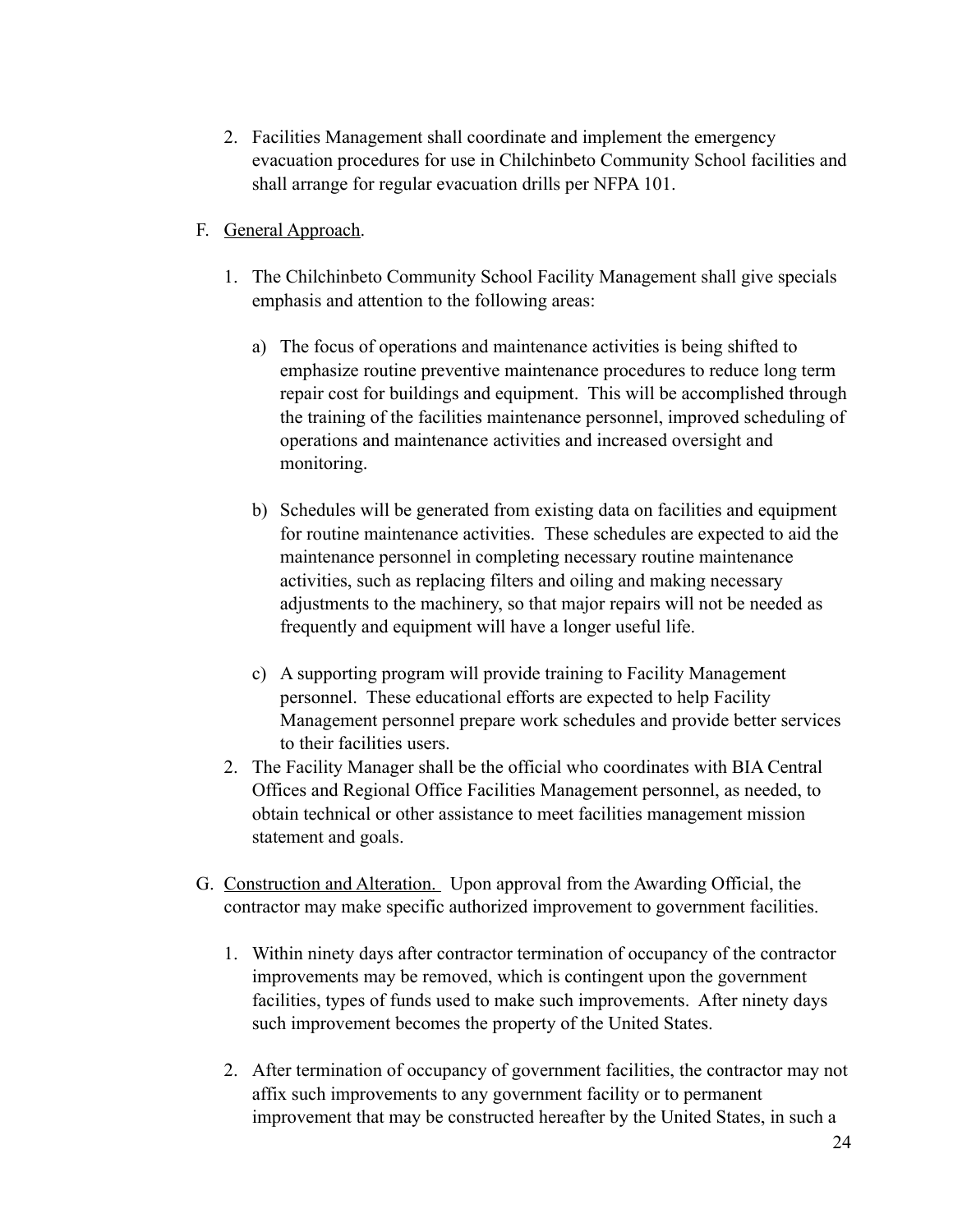manner that the removal of such improvement or thereof would damage the government facilities which must remain.

- H. Access. The United States and any persons designated by it shall, at all reasonable times, have access to the premises where any of the facilities are located.
- I. Subcontractor Use of Facilities. If the Chilchinbeto Community School transfers facilities to the possession and control of a subcontractor, the transfer shall not affect the liability of the contractor for loss or destruction of, or damage to, the facilities. However, the contractor shall require the subcontractor to assume the risk of, and be responsible for, any loss or destruction of, or damage to, the facilities while in the subcontractor's possession or control, except to the extent that the subcontract, with the advance approval of the Awarding Official, relieves the subcontractor from such liability. In the absence of such approval, the subcontractor shall contain appropriate provisions requiring the return of all the facilities in a good condition as when received, except for reasonable wear and tear or for their utilization in accordance with the provision of the prime contract.
- J. Special Provisions.
	- 1. Chilchinbeto Community School Facility shall not use or permit to be used any part of the government facilities for any unlawful conduct or purpose whatsoever; that it will not use or permit to be used any part of said premises for the manufacture, sale, gift, transportation, consumption or storage of intoxicating liquors or beverages.
	- 2. Chilchinbeto Community School agrees and understands that its operation of the property is subject to the program standards set out in Section B, Program Standards and Budget.
	- 3. Chilchinbeto Community School shall comply with all Bureau of Indian Affairs Fire Protection requirements.
- K. Ingress and Egress Rights. Chilchinbeto Community School is granted Ingress and Egress and rights to and from the government facilities over and through other government-owned and administered areas not expressly provided under this contract.
- L. Reports of Loss or Damage. Chilchinbeto Community School shall promptly notify the Awarding Official of any loss or damage and, with the assistance of Awarding Official, shall take all reasonable steps to protect the facilities from further damage, and promptly furnish to the Awarding Official (and in any event within 30 days) a statement of -
	- 1. The facilities lost or damages;